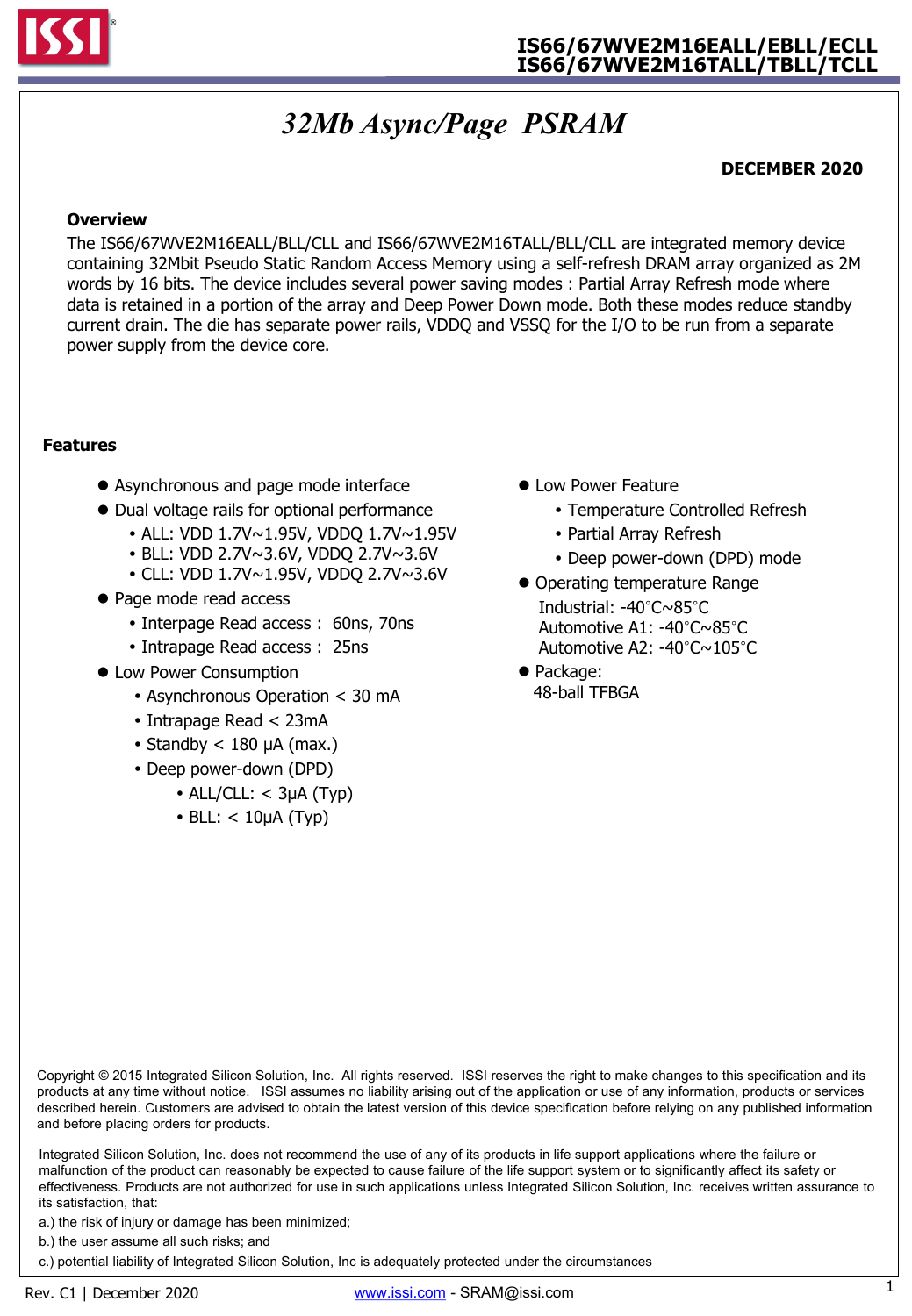

#### **General Description**

PSRAM products are high-speed, CMOS pseudo-static random access memory developed for low-power, portable applications. The 32Mb DRAM core device is organized as 2 Meg x 16 bits. These devices include the industry-standard, asynchronous memory interface found on other low-power SRAM or pseudo-SRAM (PSRAM) offerings. For seamless operation on an asynchronous memory bus, PSRAM products incorporated a transparent self-refresh mechanism. The hidden refresh requires no additional support from the system memory controller and has no significant impact on device read/write performance.

A user-accessible configuration registers (CR) defines how the PSRAM device performs onchip refresh and whether page mode read accesses are permitted. This register is automatically loaded with a default setting during power-up and can be updated at any time during normal operation.

Special attention has been focused on current consumption during self-refresh. This product includes two system-accessible mechanisms to minimize refresh current. Setting sleep enable (ZZ#) to LOW enables one of two low-power modes: partial-array refresh (PAR) or deep power-down (DPD). PAR limits refresh to only that part of the DRAM array that contains essential data. DPD halts refresh operation altogether and is used when no vital information is stored in the device. The system-configurable refresh mechanisms are accessed through the CR.

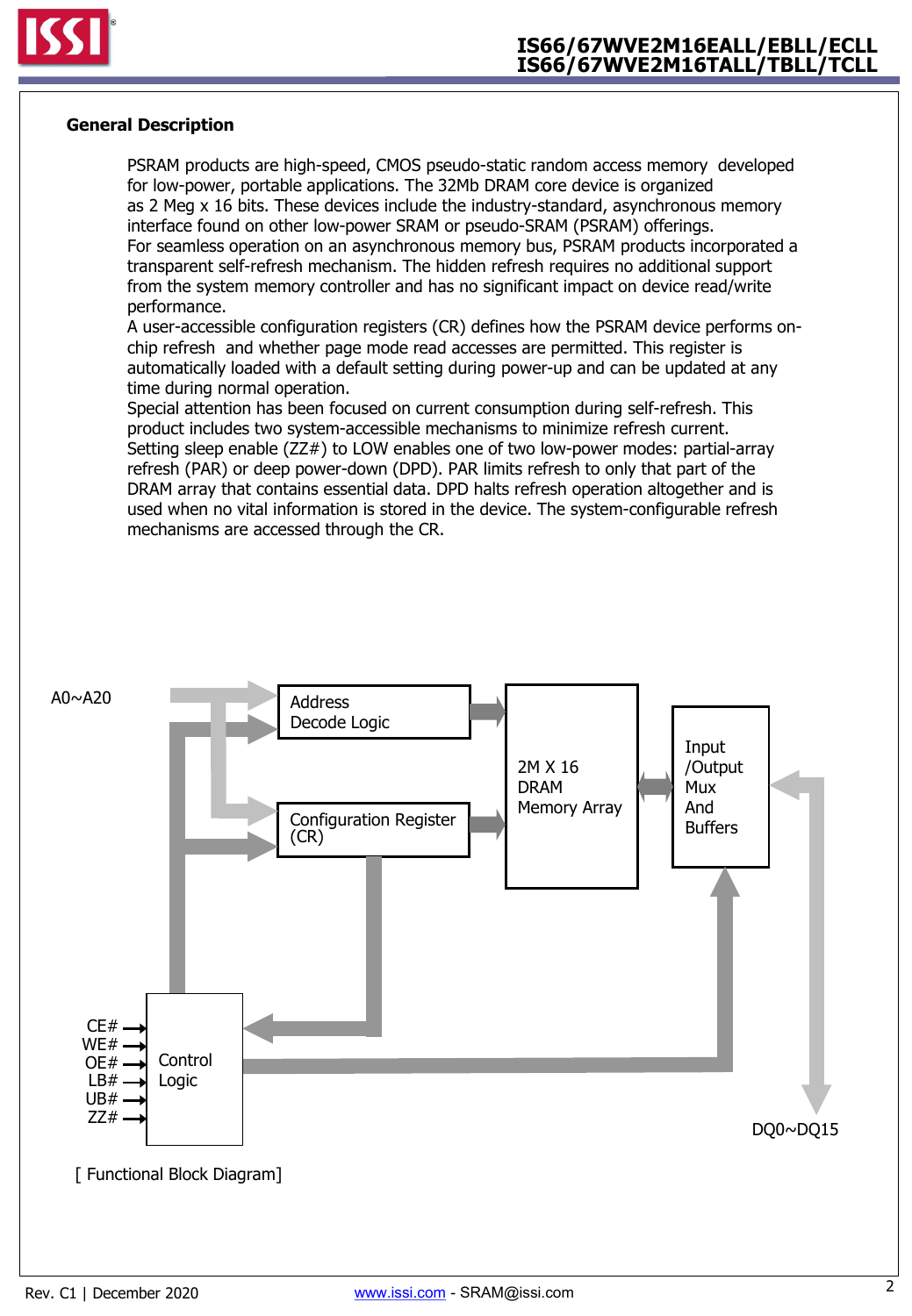

### **48Ball TFBGA Ball Assignment**



**[Top View] (Ball Down)**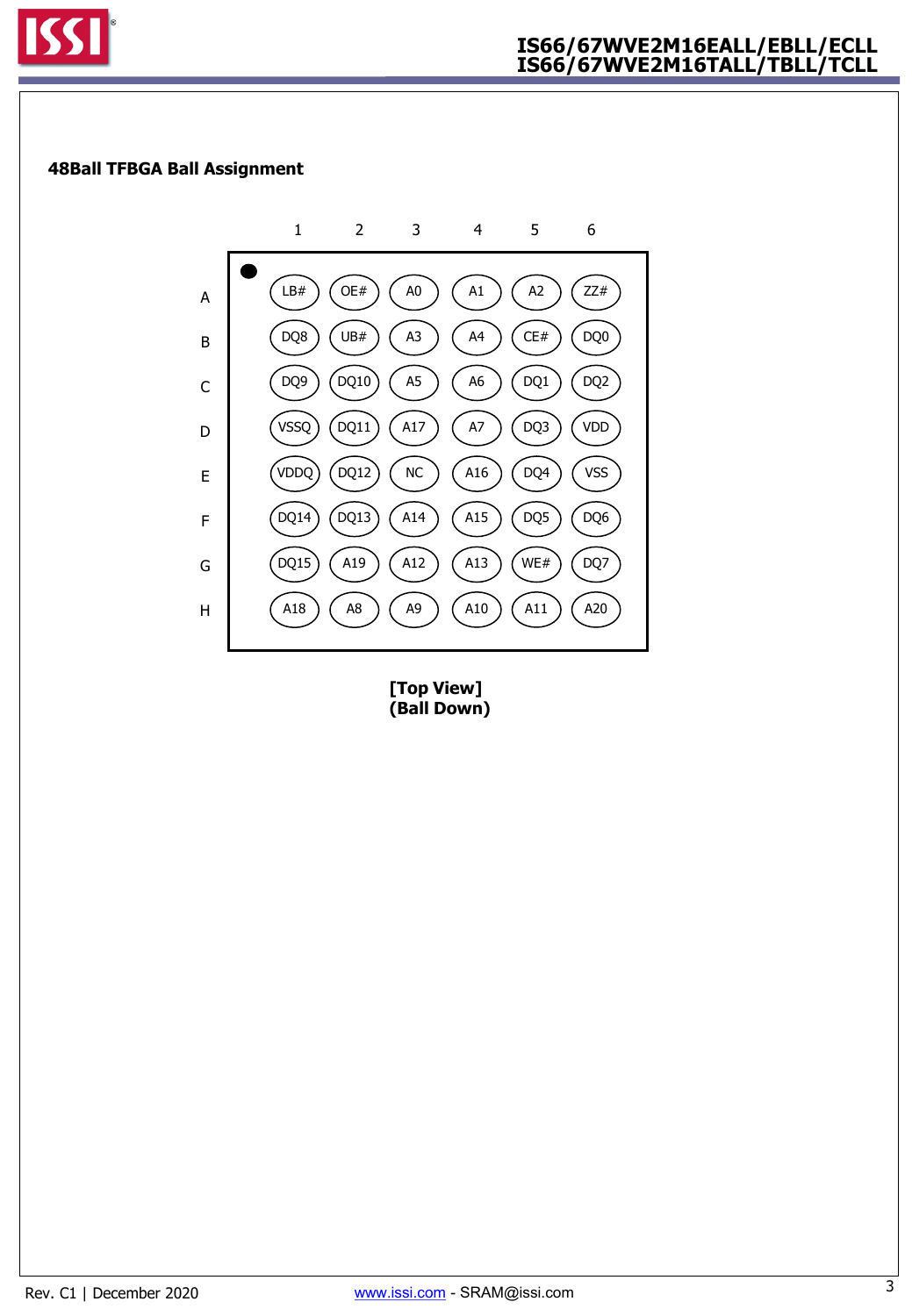

### **Signal Descriptions**

All signals for the device are listed below in Table 1.

### **Table 1. Signal Descriptions**

| Symbol        | <b>Type</b>    | Description                                                                                                              |
|---------------|----------------|--------------------------------------------------------------------------------------------------------------------------|
| <b>VSS</b>    | Power Supply   | All VSS supply pins must be connected to Ground                                                                          |
| <b>VSSQ</b>   | Power Supply   | All VSSQ supply pins must be connected to Ground                                                                         |
| DQ0~DQ15      | Input / Output | Data Inputs/Outputs (DQ0~DQ15)                                                                                           |
| A0 $\sim$ A20 | Input          | Address Input( $A0 \sim A20$ )                                                                                           |
| LB#           | Input          | Lower Byte select                                                                                                        |
| UB#           | Input          | Upper Byte select                                                                                                        |
| CE#           | Input          | Chip Enable/Select                                                                                                       |
| OE#           | Input          | <b>Output Enable</b>                                                                                                     |
| WE#           | Input          | <b>Write Enable</b>                                                                                                      |
| ZZ#           | Input          | Sleep enable: When ZZ# is LOW, the CR can be loaded, or the device<br>can enter one of two low-power modes (DPD or PAR). |

ALL: VDD 1.7V~1.95V, VDDQ 1.7V~1.95V

BLL: VDD 2.7V~3.6V, VDDQ 2.7V~3.6V

CLL: VDD 1.7V~1.95V, VDDQ 2.7V~3.6V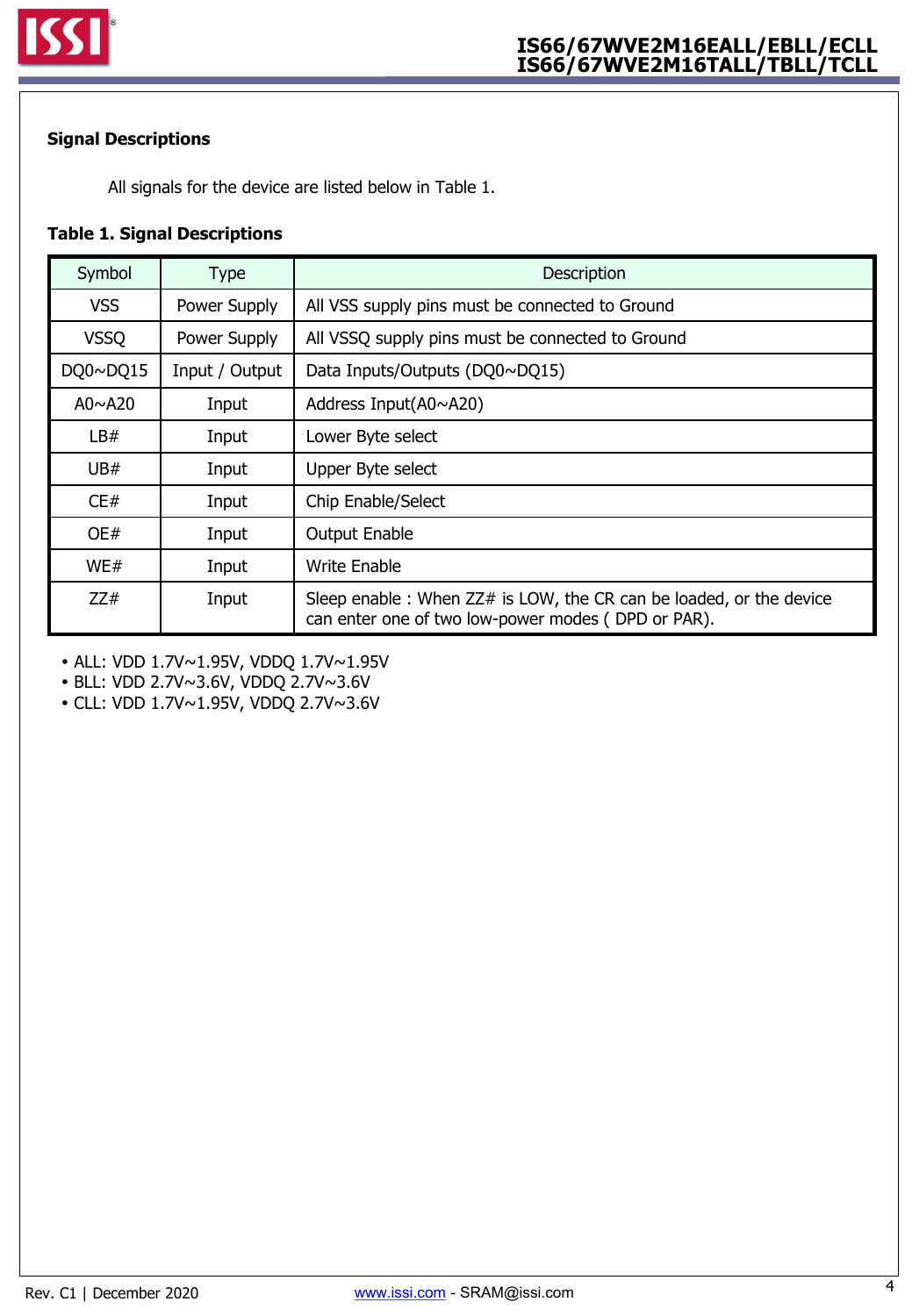### **Functional Description**

All functions for the device are listed below in Table 2.

### **Table 2. Functional Descriptions**

| Mode                              | Power      | CE# | WE# | OE#          | UB# / LB# | ZZ# | <b>DQ</b><br>$[15:0]^4$ | <b>Note</b> |
|-----------------------------------|------------|-----|-----|--------------|-----------|-----|-------------------------|-------------|
| Standby                           | Standby    | Η   | X   | $\mathsf{X}$ | X         | Η   | High-Z                  | 2,5         |
| Read                              | Active     | L   | H   | L            | L         | Η   | Data-Out                | 1,4         |
| Write                             | Active     | L   | L   | X            | L         | Н   | Data-In                 | 1,3,4       |
| No operation                      | Idle       |     | X   | X            | X         | н   | Χ                       | 4,5         |
| <b>PAR</b>                        | <b>PAR</b> | Η   | X   | X            | Χ         | L   | High-Z                  | 6           |
| <b>DPD</b>                        | <b>DPD</b> | н   | X   | X            | X         | L   | High-Z                  | 6           |
| Load<br>Configuration<br>register | Active     | L   | L   | X            | X         | L   | High-Z                  |             |

#### **Notes**

- 1. When UB# and LB# are in select mode (LOW), DQ0~DQ15 are affected as shown. When only LB# is in select mode, DQ0~DQ7 are affected as shown. When only UB# is in select mode, DQ8~DQ15 are affected as shown.
- 2. When the device is in standby mode, control inputs (WE#,  $OE#$ ), address inputs, and data inputs/outputs are internally isolated from any external influence.
- 3. When WE# is active, the OE# input is internally disabled and has no effect on the I/Os.
- 4. The device will consume active power in this mode whenever addresses are changed.
- 5. Vin=VDDQ or 0V, all device pins be static (unswitched) in order to achieve standby current.
- 6. DPD is enabled when configuration register bit CR[4] is "0"; otherwise, PAR is enabled.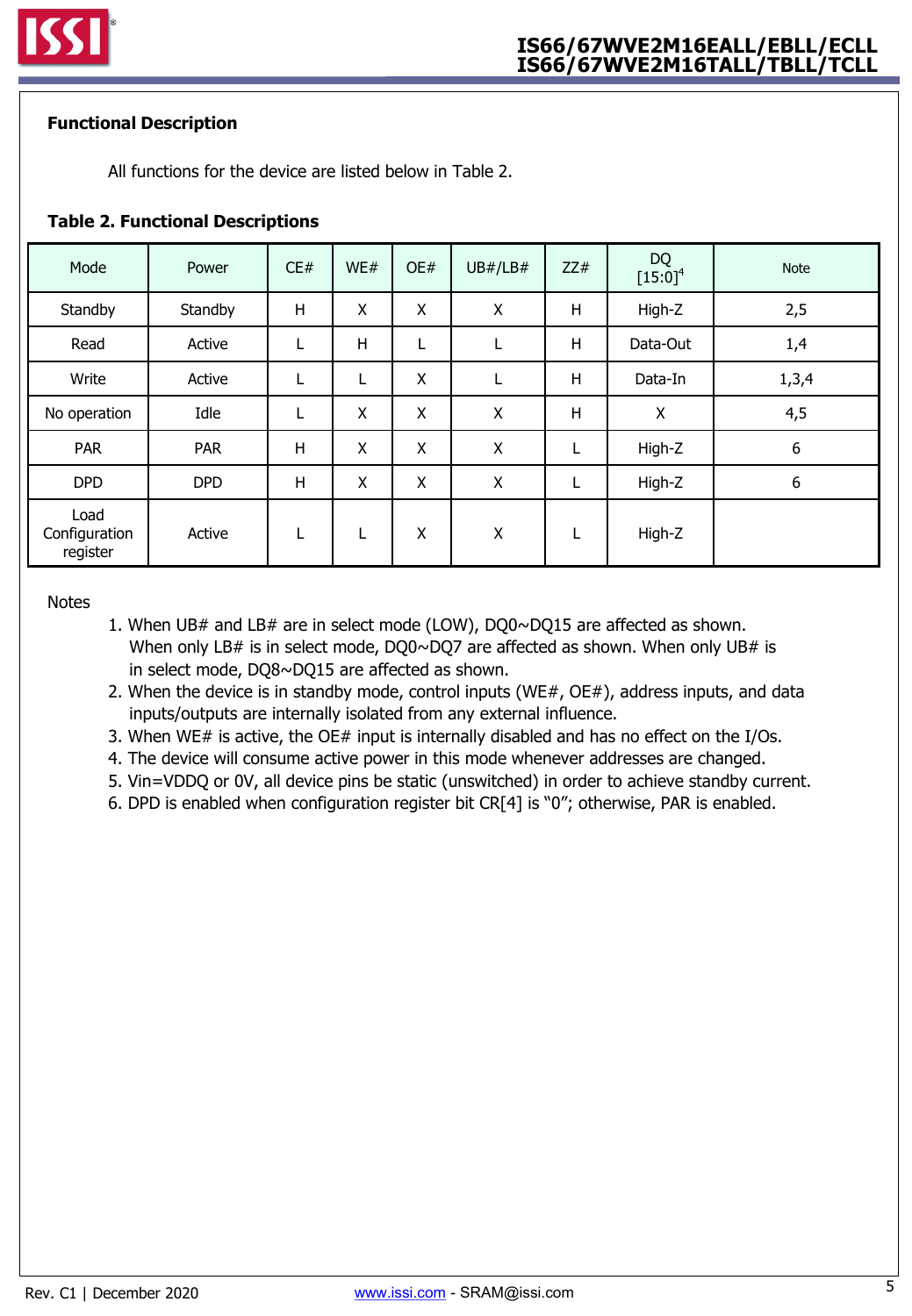

### **Functional Description**

In general, this device is high-density alternatives to SRAM and Pseudo SRAM products popular in low-power, portable applications.

The 32Mb device contains a 32Mb DRAM core organized as 2,097,152 addresses by 16 bits. This device include the industry-standard, asynchronous memory interface found on other low-power SRAM or PSRAM offerings

Page mode access is also supported as a bandwidth-enhancing extension to the asynchronous read protocol.

#### **Power-Up Initialization**

PSRAM products include an on-chip voltage sensor that is used to launch the power-up initialization process. Initialization will load the CR with its default settings (see Table 3). VDD and VDDQ must be applied simultaneously. When they reach a stable level above VDD, the device will require 150μs to complete its self-initialization process ( see Figure 1). During the initialization period, CE# should remain HIGH. When initialization is complete, the device is ready for normal operation.

### **Figure 1: Power-Up Initialization Timing**

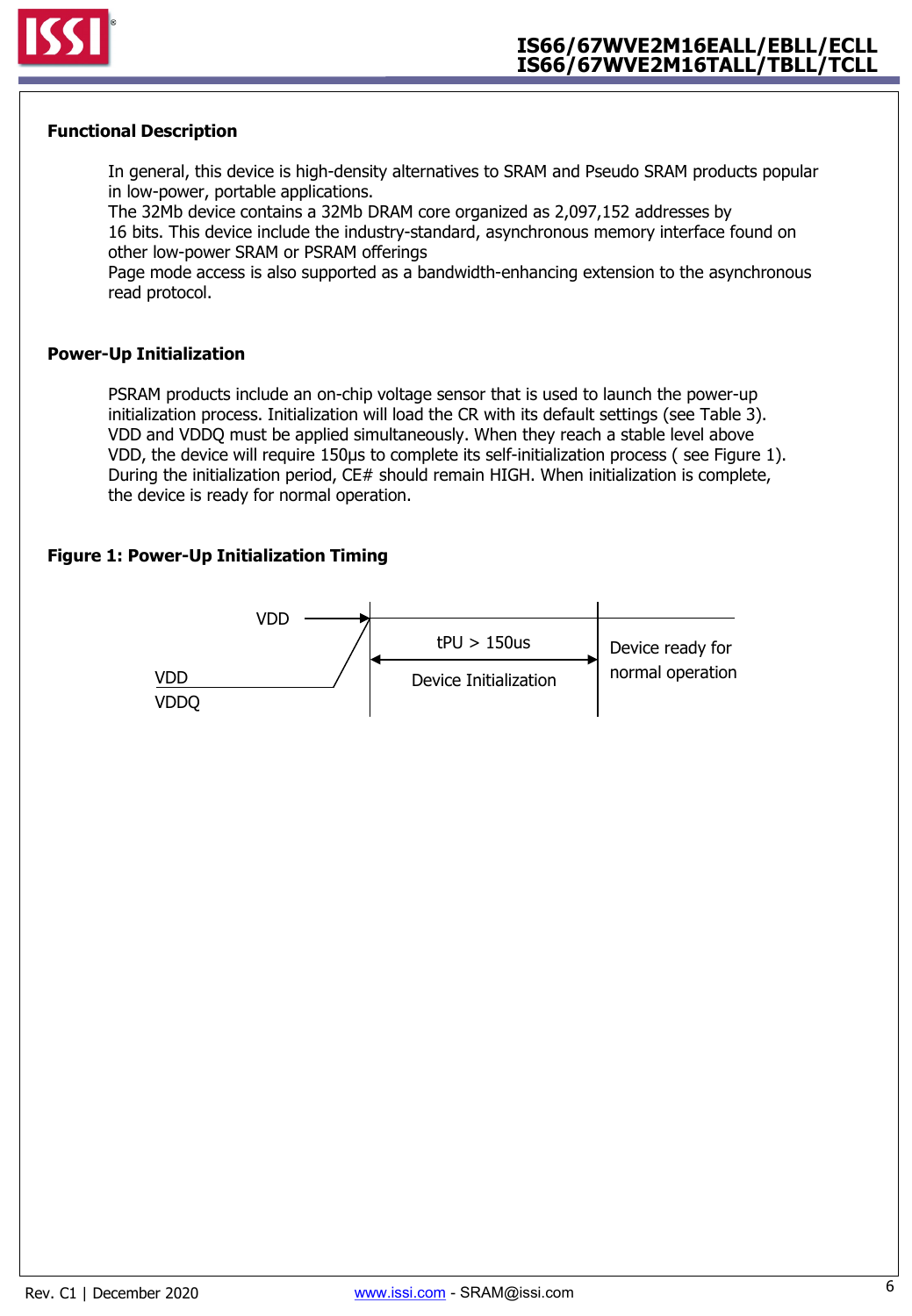

#### **Bus Operating Modes**

PSRAM products incorporates the industry-standard, asynchronous interface. This bus interface supports asynchronous Read and WRITE operations as well as page mode READ operation for enhanced bandwidth. The supported interface is defined by the value loaded into the CR.

#### **Asynchronous Mode Operation**

PSRAM products power up in the asynchronous operating mode. This mode uses the industrystandard SRAM control interface (CE#, OE#, WE#, and LB#/UB#).

READ operations are initiated by bringing CE#, OE#, and LB#/UB# LOW while keeping WE# HIGH (see Figure 2). Valid data will be driven out of the I/Os after the specified access time has elapsed. WRITE operations occur when CE#,WE#, and LB#/UB# are driven LOW (see Figure 3). During WRITE operations, the level of OE# is a "Don't Care"; WE# overrides OE#. The data to be written is latched on the rising edge of CE#, WE#, or LB#/UB#, whichever occurs first. WE# LOW time must be limited to tCEM.



### **Figure 2. Asynchronous Read Operation**

Notes:

1.  $t_{CEM}$  during Asynchronous Read Operation does not apply to IS66/67WVE2M16TALL/BLL/CLL.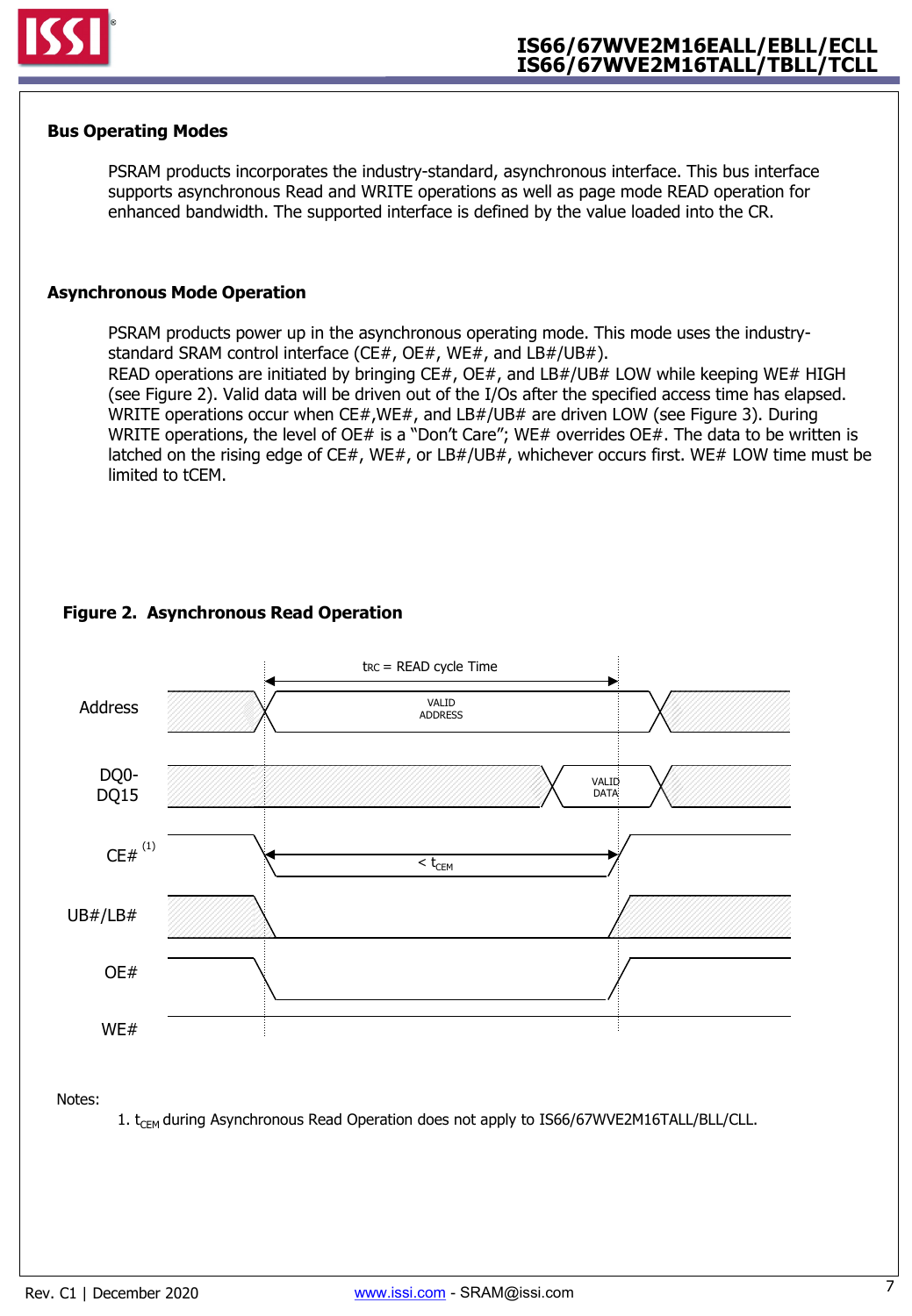



8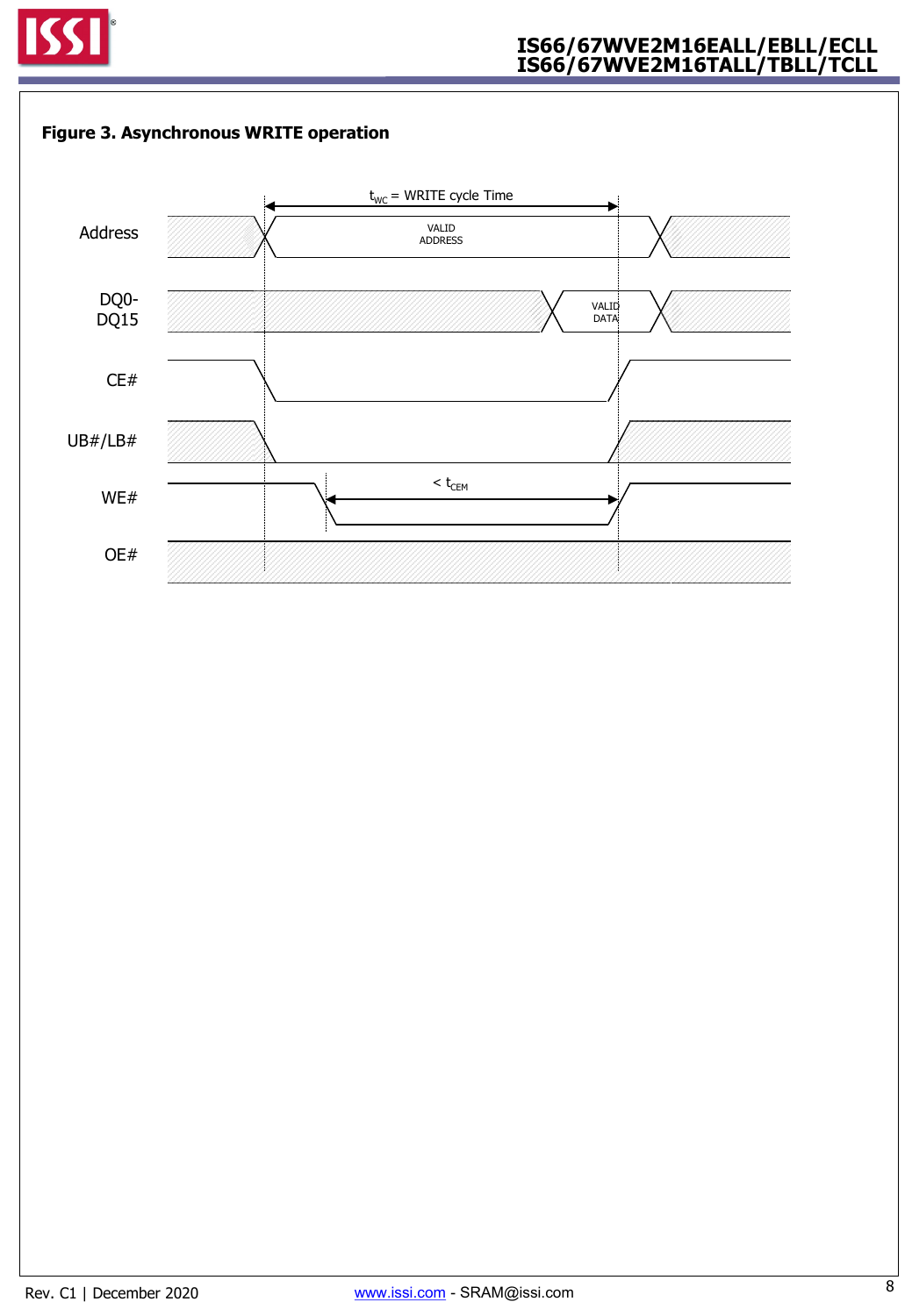

### **Page Mode READ Operation**

Page mode is a performance-enhancing extension to the legacy asynchronous READ operation. In page-mode-capable products, an initial asynchronous read access is preformed, then adjacent addresses can be read quickly by simply changing the loworder address. Addresses A[3:0] are used to determine the members of the 16-address PSRAM page. Any change in addresses A[4] or higher will initiate a new tAA access time. Figure 4 shows the timing for a page mode access.

Page mode takes advantage of the fact that adjacent addresses can be read faster than random addresses. WRITE operations do not include comparable page mode functionality. The CE# LOW time is limited by refresh considerations. CE# must not stay LOW longer than tCEM.



### **Figure 4. Page Mode READ Operation**

### **UB#/LB# Operation**

The UB#/LB# enable signals accommodate byte-wide data transfers. During READ operations, enabled bytes are driven onto the DQ. The DQ signals associated with a disabled byte are put into a High-Z state during a READ operation. During WRITE operations, disabled bytes are not transferred to the memory array. and the internal value remains unchanged. During a WRITE cycle the data to be written is latched on the rising edge of  $CE#$ , WE#, LB# or UB#, whichever occurs first.

When both the UB#/LB# are disabled (HIGH) during an operation, the device prevents the data bus from receiving or transmitting data. Although the device may appear to be deselected, it remains in active mode as long as CE# remains LOW.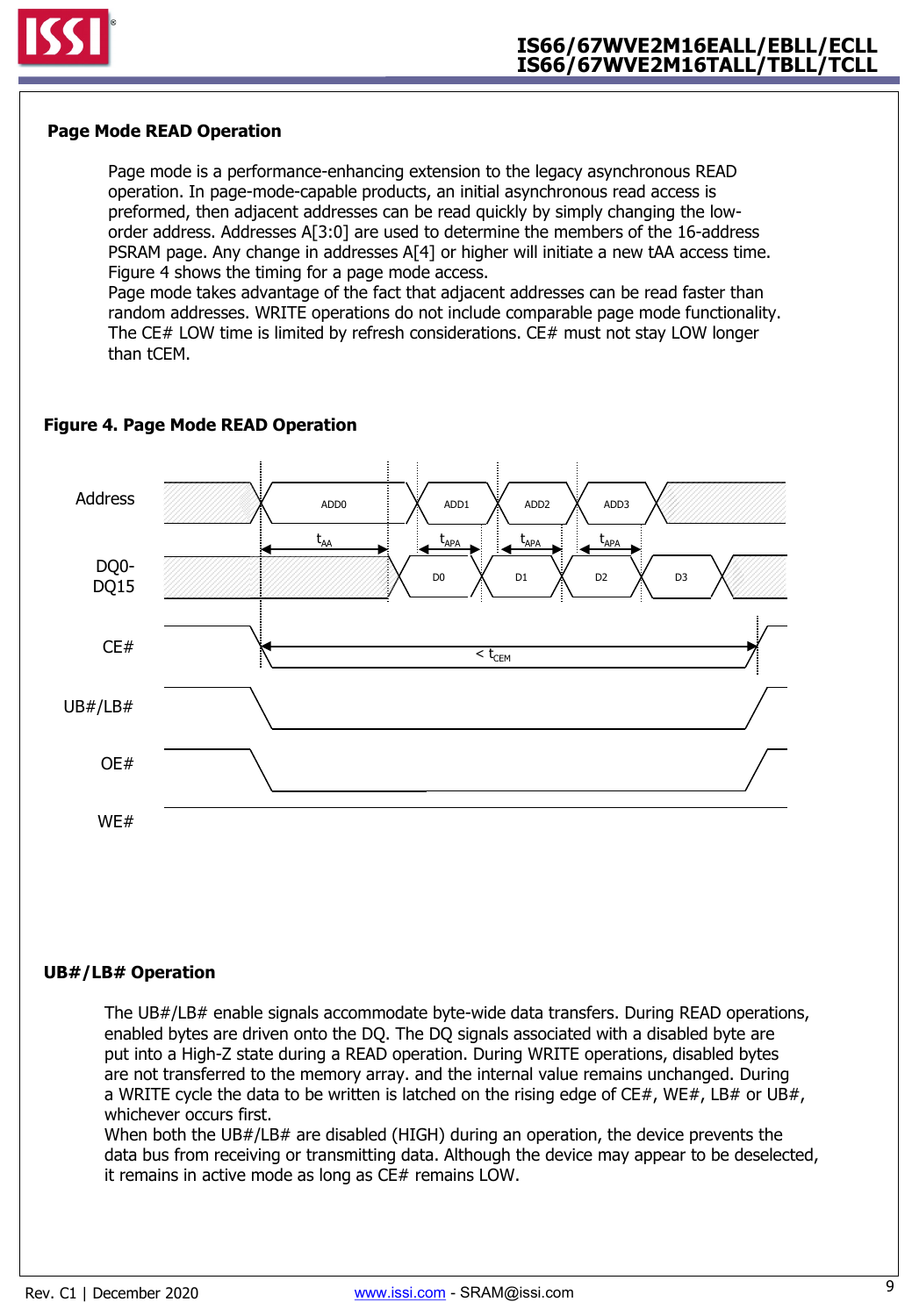

## **Low-Power Feature**

#### **Standby Mode Operation**

During standby, the device current consumption is reduced to the level necessary to perform the DRAM refresh operation. Standby operation occurs when  $CE#$  and  $ZZ#$  are HIGH. The device will enter a reduced power state upon completion of a READ or WRITE operations when the address and control inputs remain static for an extended period of time. This mode will continue until a change occurs to the address or control inputs.

#### **Temperature Compensated Refresh**

Temperature compensated refresh (TCR) is used to adjust the refresh rate depending on the device operating temperature. DRAM technology requires more frequent refresh operations to maintain data integrity as temperatures increase. More frequent refresh is required due to the increased leakage of the DRAM's capacitive storage elements as temperatures rise. A decreased refresh rate at lower temperatures will result in a savings in standby current.

TCR allows for adequate refresh at four different temperature thresholds:  $+15^{\circ}$ C,  $+45^{\circ}$ C,  $+70^{\circ}$ C, and +85°C. The setting selected must be for a temperature higher than the case temperature of the device. If the case temperature is  $+50^{\circ}$ C, the system can minimize self refresh current consumption by selecting the +70°C setting. The +15°C and +45°C settings would result in inadequate refreshing and cause data corruption.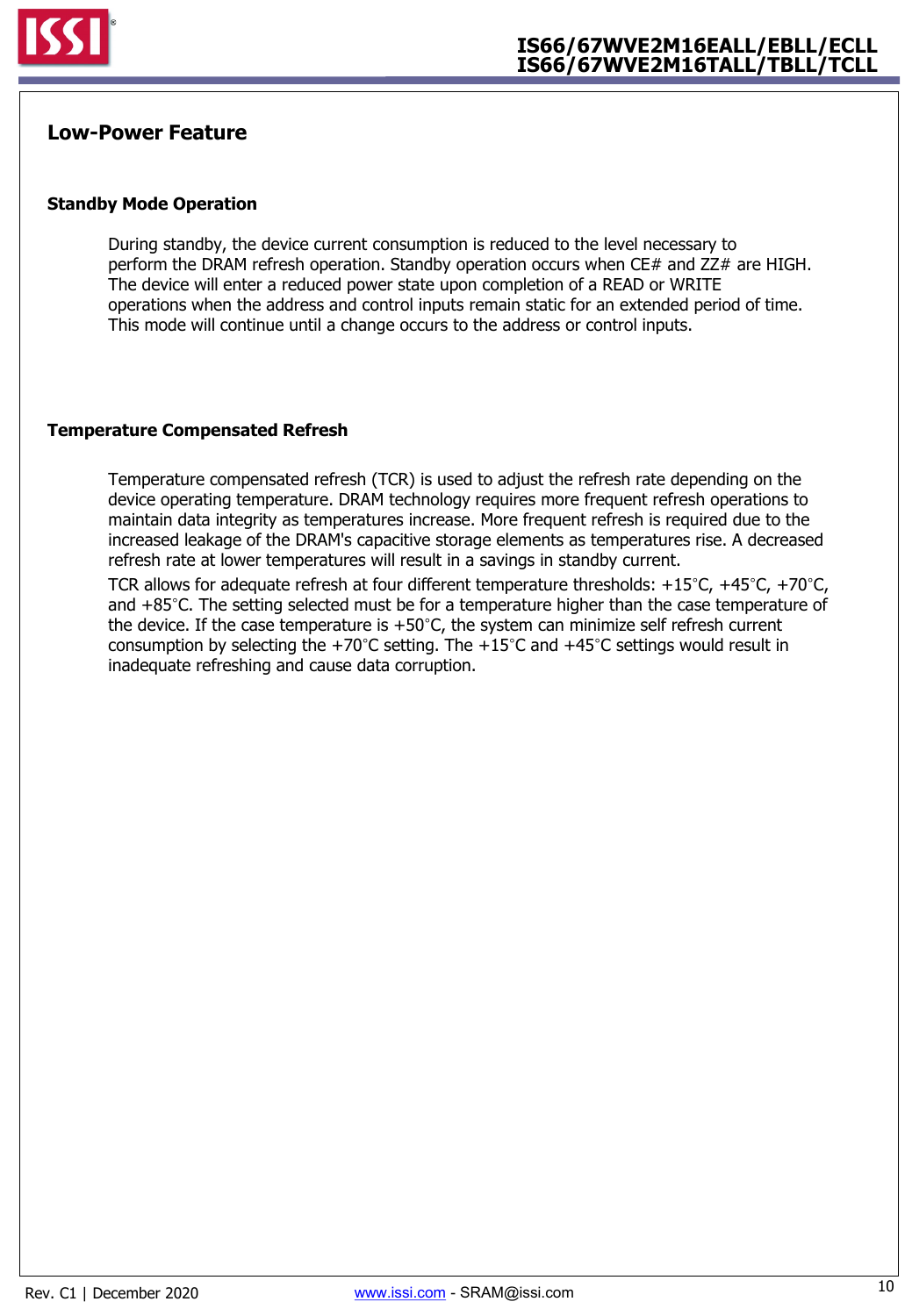

#### **Partial-Array Refresh**

Partial-array refresh (PAR) restricts refresh operation to a portion of the total memory array. This feature enables the device to reduce standby current by refreshing only that part of the memory array that is absolutely necessary. The refresh options are full array, and none of the array. Data stored in addresses not receiving refresh will become corrupted. Read and WRITE operations are ignored during PAR operation. The device only enters PAR mode if the sleep bit in the CR has been set HIGH (CR[4] = 1). PAR can be initiated by taking the ZZ# ball to the LOW state for longer than 10us. Returning ZZ# to HIGH will cause an exit from PAR, and the entire array will be immediately available for READ and WRITE operations.

Alternatively, PAR can be initiated using the CR software-access sequence (see "Software Access to the Configuration Register"). Using this method, PAR is enabled immediately upon setting CR[4] to "1" However, using software access to write to the CR alters the function of  $ZZ#$  so that  $ZZ#$  LOW no longer initiates PAR, even though  $ZZ#$ continues to enable WRITEs to the CR. This functional change persists until the next time the device is powered up.

#### **Deep Power-Down Operation**

Deep power-down (DPD) operation disables all refresh-related activity. This mode is used if the system does not require the storage provided by the PSRAM device. Any stored data will become corrupted upon entering DPD. When refresh activity has been re-enabled, the PSRAM device will require 150μs to perform an initialization procedure before normal operations can resume. READ and WRITE operations are ignored during DPD operation.

The device can only enter DPD if the sleep bit in the CR has been set LOW (CR[4] =0). DPD is initiated by bringing  $ZZ#$  to the LOW state for longer than 10us. Returning  $ZZ#$  to HIGH will cause the device to exit DPD and begin a 150us initialization process. During this time, the current consumption will be higher than the specified standby levels, but considerably lower than the active current specification.

Driving ZZ# LOW puts the device in PAR mode if the SLEEP bit in the CR has been set  $HIGH (CR[4] = 1).$ 

The device should not be put into DPD using the CR software-access sequence.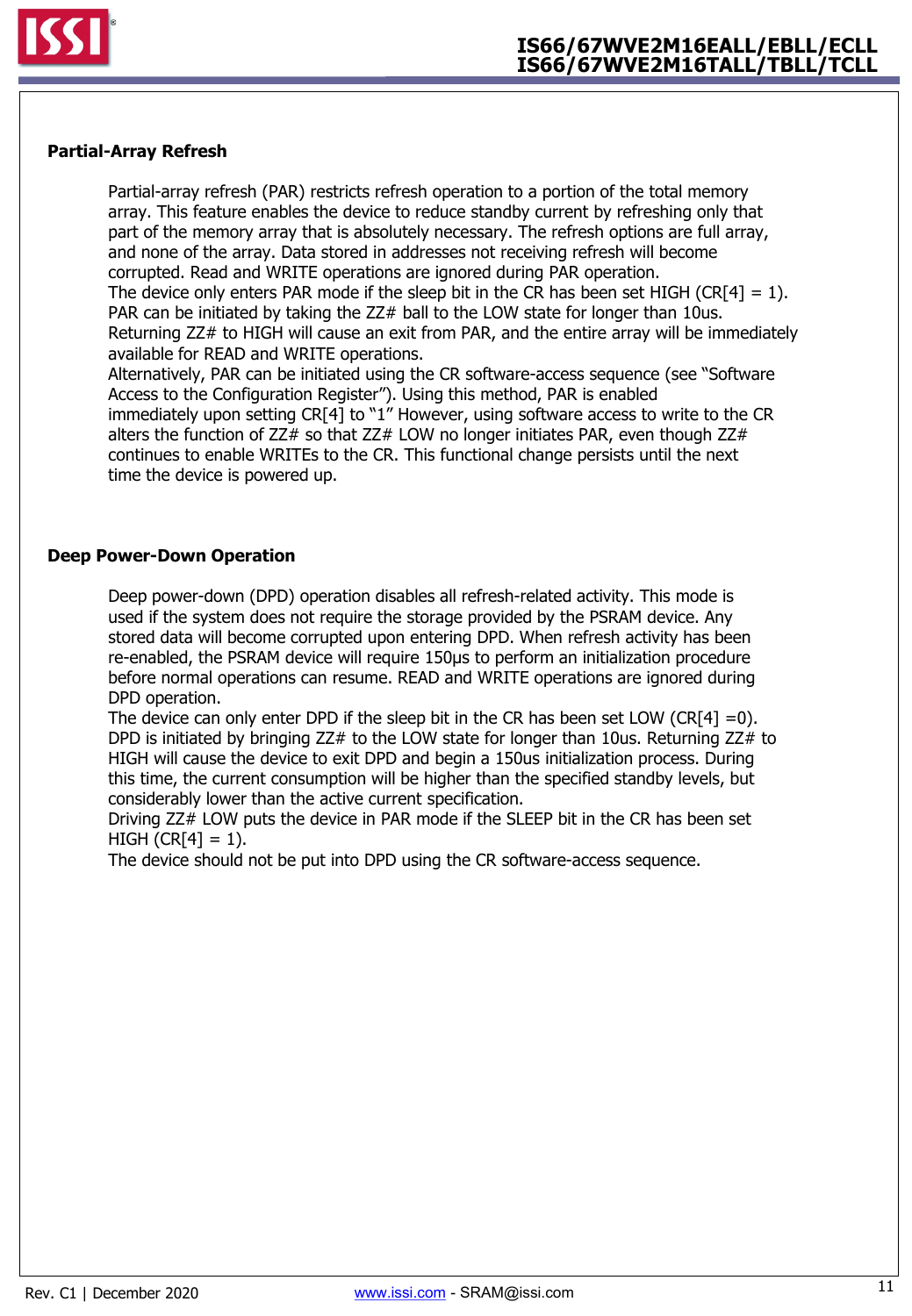

#### **Configuration Registers Operation**

The configuration register (CR) defines how the PSRAM device performs a transparent self refresh. Altering the refresh parameters can dramatically reduce current consumption during standby mode. Page mode controls is embedded in the CR. This register can be updated any time the device is operating in a standby state. The control bits used in the CR are shown in Table 3. At power-up, the CR is set to 0070h.

#### **Access Using ZZ#**

The CR can be loaded using a WRITE operation immediately after ZZ# makes a HIGH-to-LOW transition (see Figure 5). The values placed on addresses A[20:0] are latched into the CR on the rising edge of CE# or WE#, whichever occurs first. LB#/UB# are "Don't Care." Access using ZZ# is WRITE only.

### **Figure 5: Load Configuration Register Operation Using ZZ#**

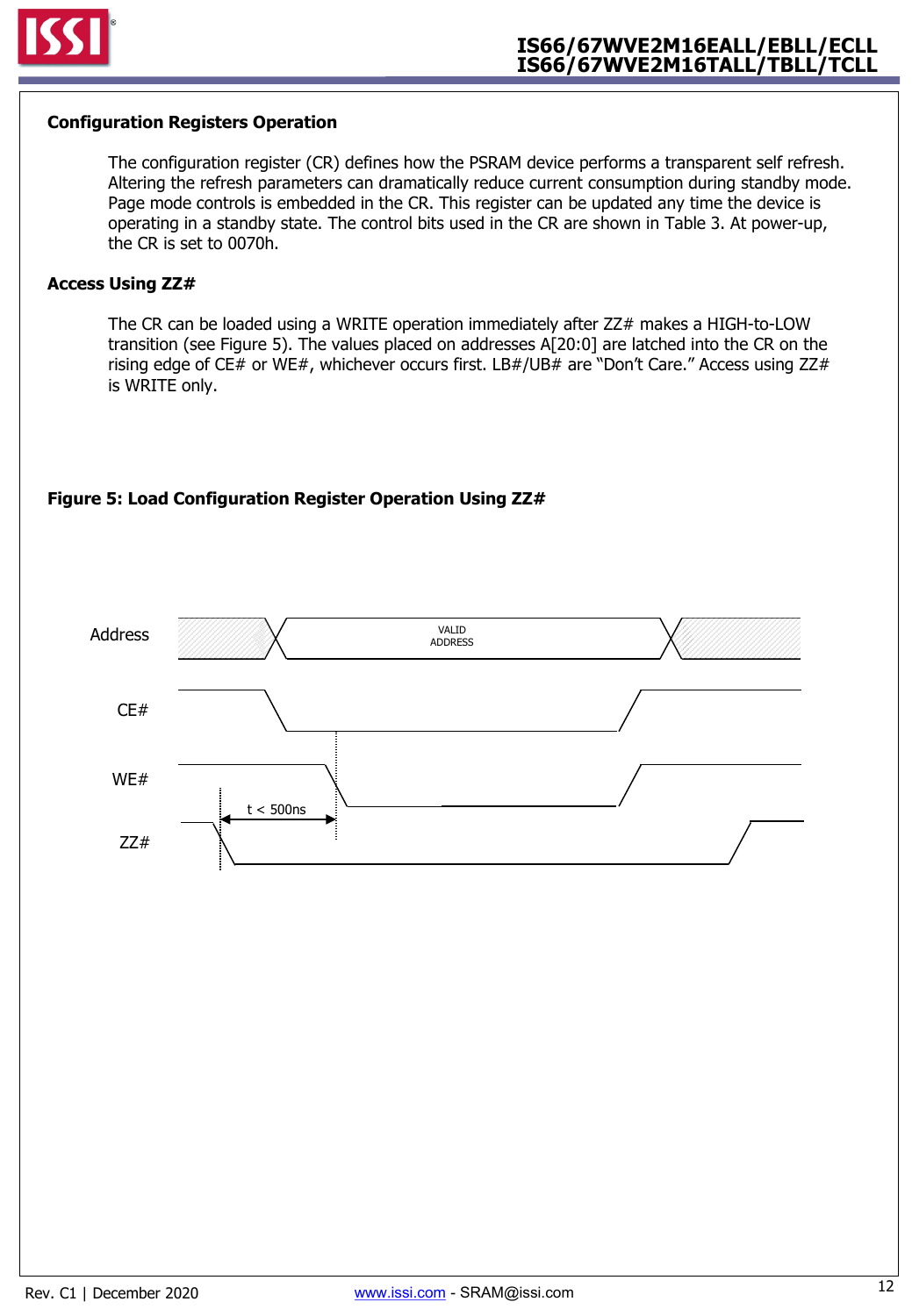

#### **Software Access Sequence**

The contents of the CR can be read or modified using a software access sequence. The nature of this access mechanism can potentially eliminate the need for the ZZ# ball. If the software-access mechanism is used,  $ZZ#$  can simply be tied to VDDQ; the port line typically used for ZZ# control purposes will no longer be required. However, ZZ# should not be tied to VDDQ if the system will use DPD; DPD cannot be enabled or disabled using the software-access sequence.

The CR is loaded using a four-step sequence consisting of two READ operations followed by two WRITE operations (see Figure 6). The READ sequence is virtually identical except that an asynchronous READ is performed during the fourth operation (see Figure 7).

The address used during all READ and WRITE operations is the highest address of the PSRAM device being accessed (1FFFFFh); the content of this address is not changed by using the software-access sequence. The data bus is used to transfer data into or out of bit[15:0] of the CR.

Writing to the CR using the software-access sequence modifies the function of the ZZ# ball. After the software sequence loads the CR, the level of the ZZ# ball no longer enables PAR operation. PAR operation is updated whenever the software-access sequence loads a new value into the CR. This ZZ# functionality will remain active until the next time the device is powered up. The operation of the ZZ# ball is not affected if the software-access sequence is only used to read the contents of the CR. Use of the software-access sequence does not affect the performance of standard (ZZ#-controlled) CR loading.



## **Figure 6 : Configuration Register Write**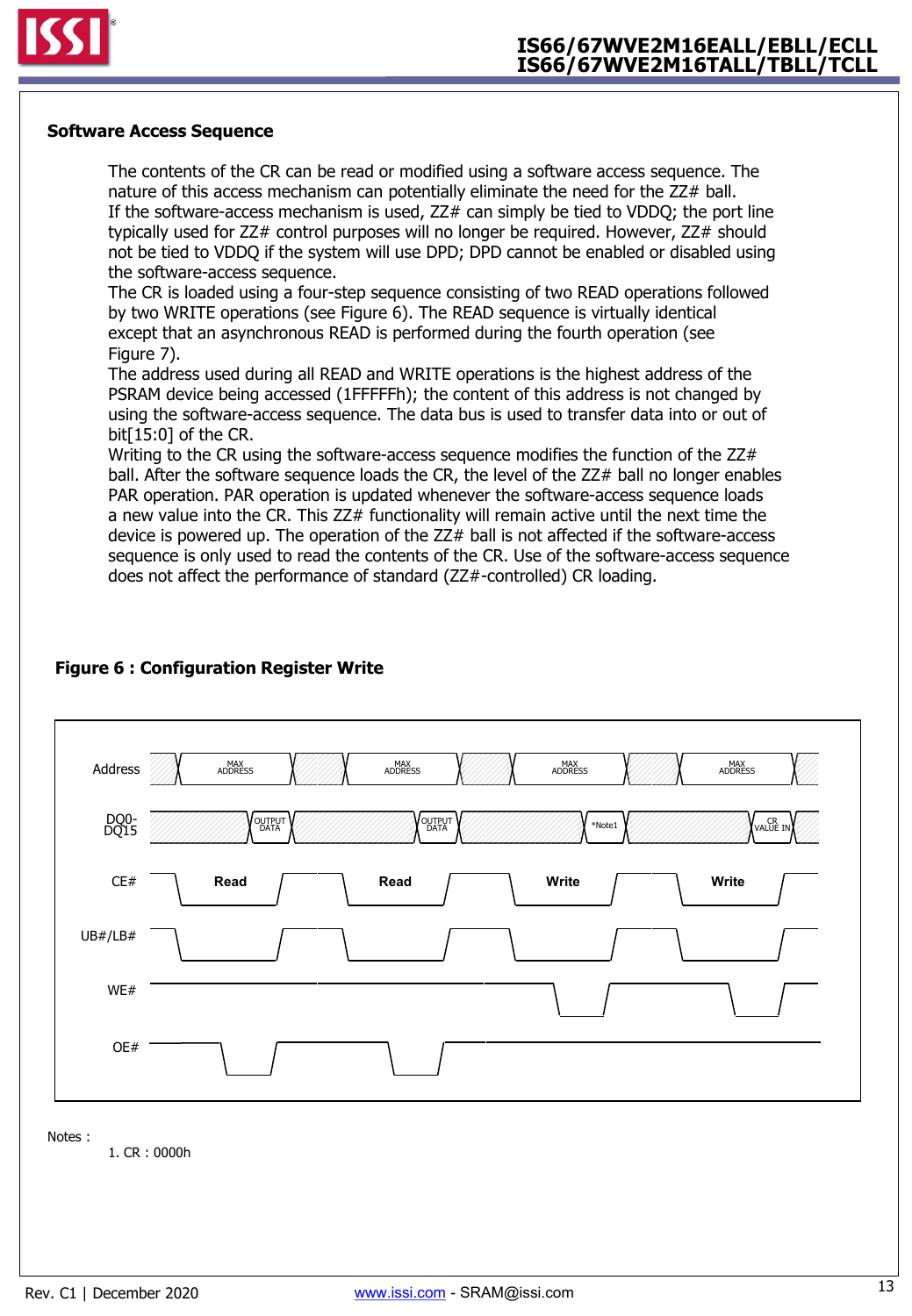

### **Figure 7 : Configuration Register Read**



Notes :

1. CR : 0000h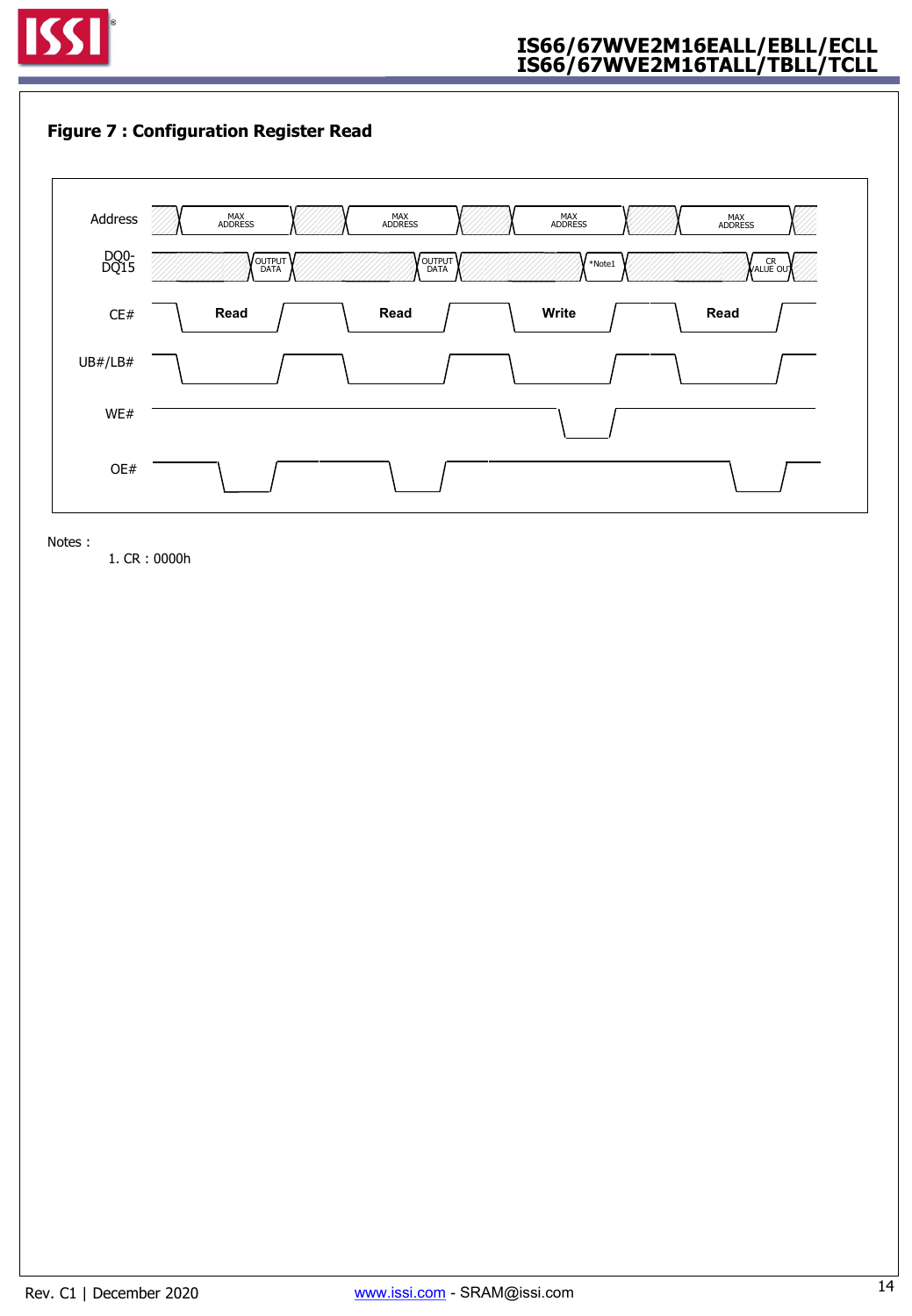## **Table 3. Configuration Register**

| <b>Bit Number</b> | Definition       | Remark                                                                                              |
|-------------------|------------------|-----------------------------------------------------------------------------------------------------|
| $20 - 8$          | Reserved         | All Must be set to "0"                                                                              |
| 7                 | Page             | $0 = Page$ mode disabled (default)<br>$1 = Page$ mode enabled                                       |
| $6 - 5$           | <b>TCR</b>       | $1 1 = +85^{\circ}C$ (default)<br>$00 = +70^{\circ}C$<br>$01 = +45^{\circ}C$<br>$10 = +15^{\circ}C$ |
| $\overline{4}$    | Sleep            | $0 = DPD$ enabled<br>$1 = PAR$ enabled (default)                                                    |
| 3                 | Reserved         | Must be set to "0"                                                                                  |
| $2 - 0$           | PAR <sup>1</sup> | $000 =$ Full array (default)<br>$100$ = None of array                                               |

Notes :

1. Use of other setting will result in full-array refresh coverage.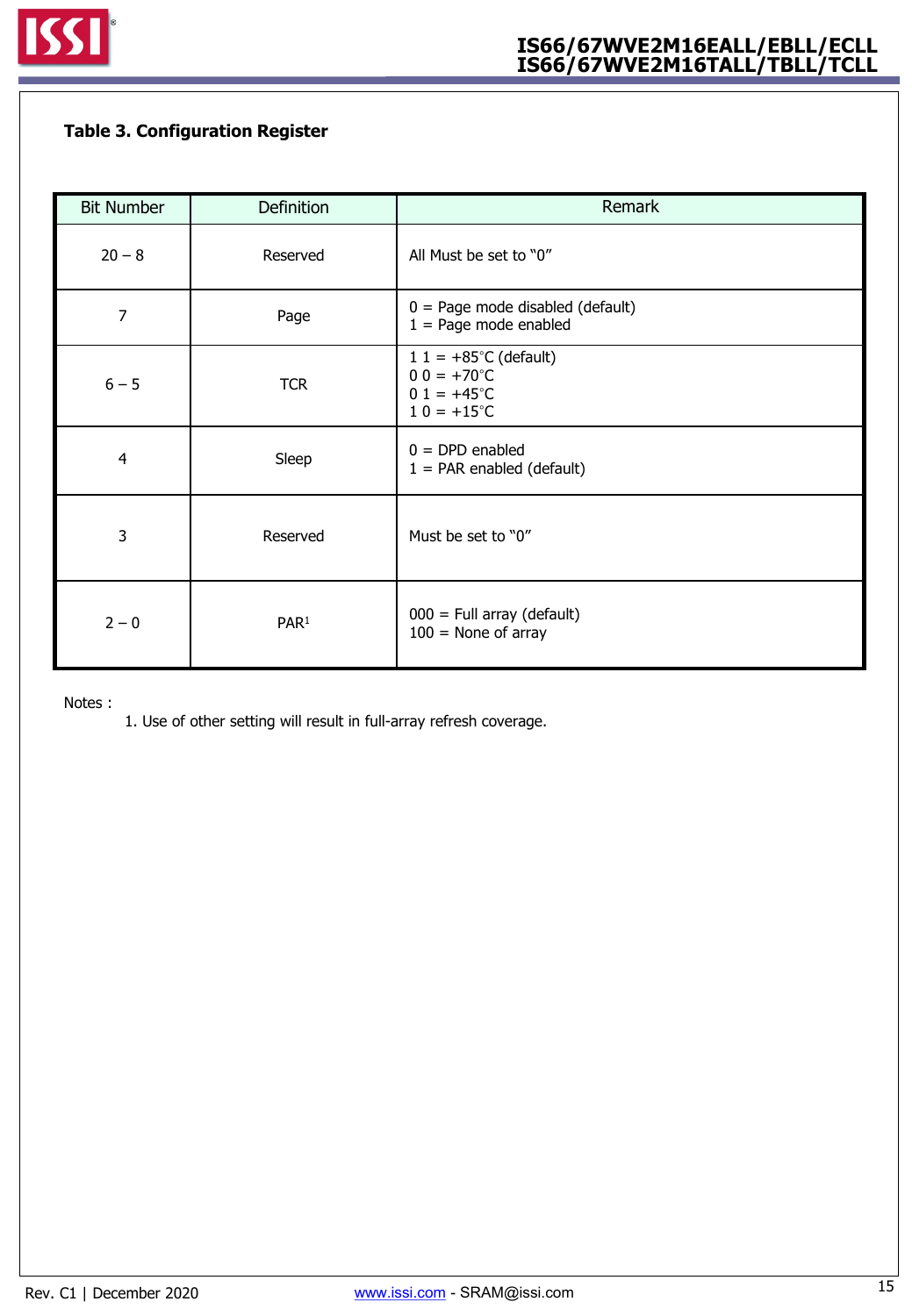

### **Partial-Array Refresh (CR[2:0]) Default = Full-Array Refresh**

The PAR bits restrict REFRESH operation to a portion of the total memory array. The refresh options are "full array" and " none of the array."

### **Sleep Mode (CR[4]) Default = PAR Enabled, DPD Disabled**

The sleep mode bit defines the low-power mode to be entered when ZZ# is driven LOW. If  $CR[4] = 1$ , PAR operation is enabled. If  $CR[4] = 0$ , DPD operation is enabled. PAR can also be enabled directly by writing to the CR using the software-access sequence. Note that this disables ZZ# initiation of PAR. DPD cannot properly be enabled or disabled using the software-access sequence; DPD should only be enabled or disabled using ZZ# to access the CR.

DPD operation disables all refresh-related activity. This mode is used when the system does not require the storage provided by the PSRAM device. When DPD is enabled, any stored data will become corrupted. When refresh activity has been re-enabled. The PSRAM device will require 150us to perform an initialization procedure before normal operation can resume. DPD should not be enabled using CR software access.

#### **Temperature Compensated Refresh (CR[6:5]) Default = +85oC Operation**

Temperature compensated refresh register bits can be programmed using the CR [5, 6] configuration registers and has four different temperature levels:  $+15^{\circ}$ C,  $+45^{\circ}$ C,  $+70^{\circ}$ C, and +85°C. The temperature selected must be equal to or higher than the case temperature of the device. Setting a lower temperature level would cause data to be corrupted due to insufficient refresh rate.

### **Page Mode READ Operation (CR[7]) Default = Disabled**

The page mode operation bit determines whether page mode READ operations are enabled In the power-up default state, page mode is disabled.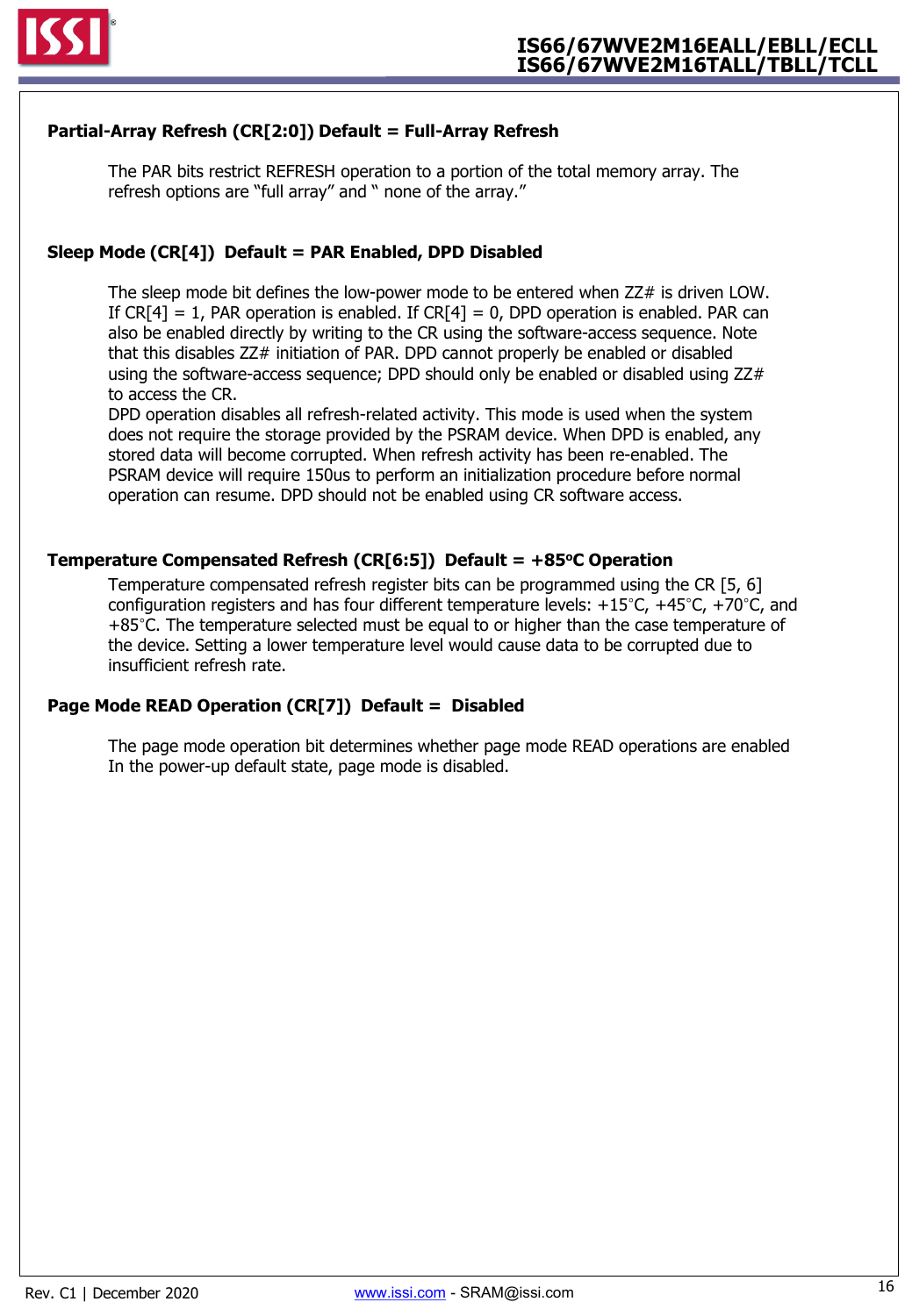## **Electrical Characteristics (ALL)**

### **Table 4. Absolute Maximum Ratings**

| <b>Parameter</b>                                         | Rating                                                |
|----------------------------------------------------------|-------------------------------------------------------|
| Voltage to Any Ball Except VDD, VDDQ Relative to VSS     | $-0.5V$ to (4.0V or VDDQ $+$ 0.3V, whichever is less) |
| Voltage on VDD Supply Relative to VSS                    | $-0.2V$ to $+2.45V$                                   |
| Voltage on VDDQ Supply Relative to VSS                   | $-0.2V$ to $+2.45V$                                   |
| Storage Temperature (plastic)                            | $-55^{\circ}$ Cto + 150 $^{\circ}$ C                  |
| Operating Temperature                                    | -40 $^{\circ}$ C to + 85 $^{\circ}$ C                 |
| Soldering Temperature and Time<br>10s (solder ball only) | $+260^{\circ}$ C                                      |

Notes:

Stresses greater than those listed may cause permanent damage to the device. This is a stress rating only, and functional operation of the device at these or any other conditions above those indicated in this specification is not implied. Exposure to absolute maximum rating conditions for extended periods may affect reliability.

### **Table 5. Electrical Characteristics and Operating Conditions**

| <b>Description</b>                       | <b>Conditions</b>                   |               | <b>Symbol</b> | <b>MIN</b> | <b>MAX</b>   | <b>Unit</b> | <b>Note</b>  |
|------------------------------------------|-------------------------------------|---------------|---------------|------------|--------------|-------------|--------------|
| Supply Voltage                           |                                     | <b>VDD</b>    |               | 1.7        | 1.95         | v           |              |
| I/O Supply Voltage                       |                                     | <b>VDDO</b>   |               | 1.7        | 1.95         | v           |              |
| Input High Voltage                       |                                     | <b>VIH</b>    |               | VDDQ-0.4   | $VDDO+0.2$   | v           | $\mathbf{1}$ |
| Input Low Voltage                        |                                     | VIL           |               | $-0.2$     | 0.4          | v           | 2            |
| Output High Voltage                      | $IOH = -0.2mA$                      | <b>VOH</b>    |               | 0.8 VDDQ   |              | v           |              |
| Output Low Voltage                       | $IOL = +0.2mA$                      | <b>VOL</b>    |               |            | 0.2 VDDQ     | v           |              |
| Input Leakage Current                    | $VIN = 0$ to $VDDQ$                 | ILI           |               |            | $\mathbf{1}$ | uA          |              |
| Output Leakage Current                   | $OE#=VIH$ or<br>Chip Disabled       | ILO           |               |            | 1            | uA          |              |
| <b>Operating Current</b>                 | <b>Conditions</b>                   | <b>Symbol</b> |               | <b>Typ</b> | <b>MAX</b>   | <b>Unit</b> | <b>Note</b>  |
| Asynchronous Random<br><b>READ/WRITE</b> | $VIN = VDDQ$ or 0V<br>Chip enabled, | IDD1          | $-70$         |            | 30           | mA          | 3            |
| Asynchronous<br><b>PAGE READ</b>         | $I$ OUT = 0                         | IDD1P         | $-70$         |            | 20           | mA          | 3            |
| <b>Standby Current</b>                   | VIN=VDDQ or 0V<br>$CE# = VDDQ$      | <b>ISB</b>    |               |            | 180          | uA          | 4            |

Operating Temperature (–40ºC < TC < +85ºC)

Notes:

1. Input signals may overshoot to VDDQ + 1.0V for periods less than 2ns during transitions.

- 2. Input signals may undershoot to VSS 1.0V for periods less than 2ns during transitions.
- 3. This parameter is specified with the outputs disabled to avoid external loading effects. User must add required current to drive output capacitance expected in the actual system.
- 4. ISB (MAX) values measured with PAR set to FULL ARRAY at +85°C. In order to achieve low standby current, all inputs must be driven to either VDDQ or VSS. ISB might be set slightly higher for up to 500ms after power-up, or when entering standby mode.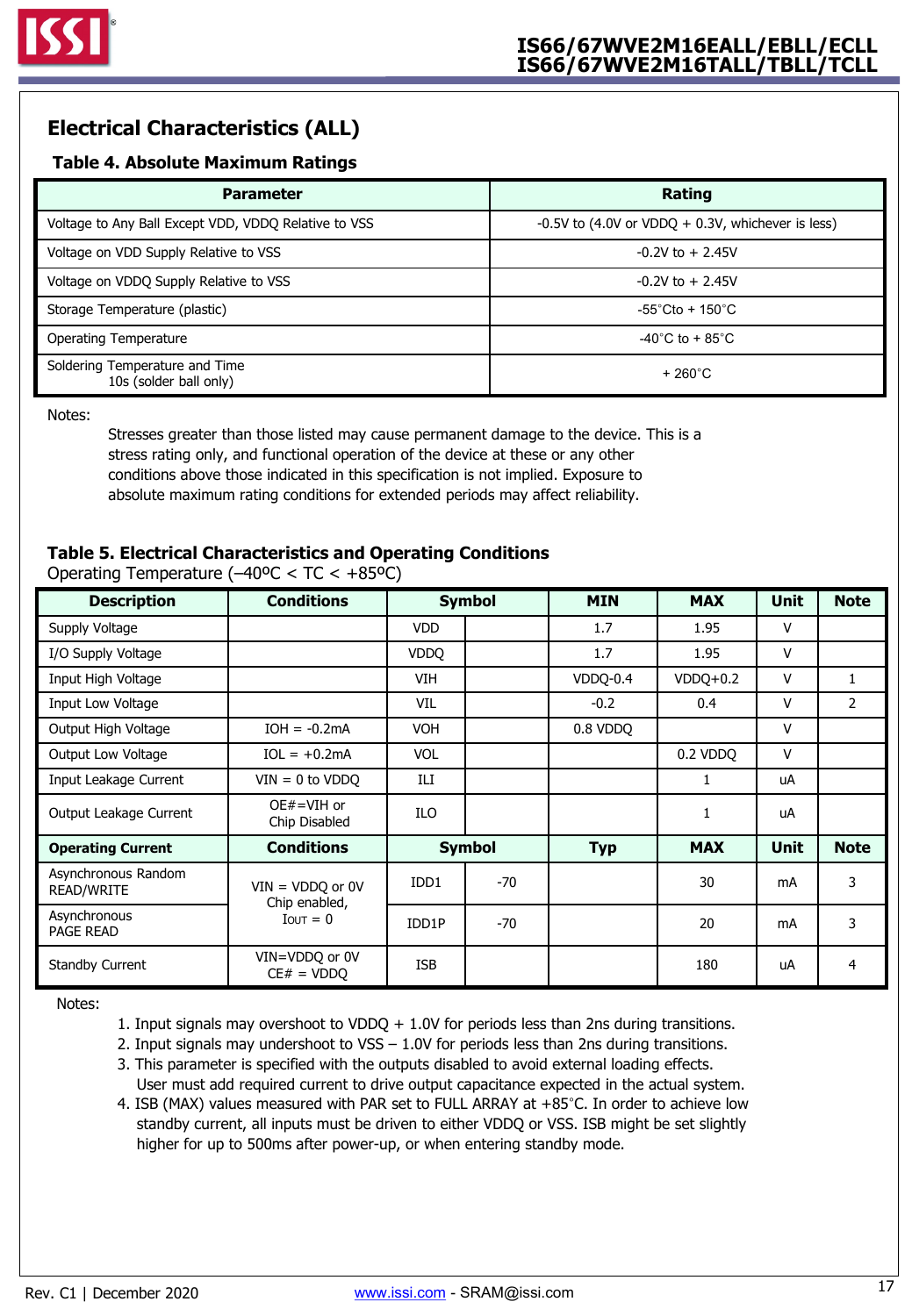## **Electrical Characteristics (BLL)**

### **Table 6. Absolute Maximum Ratings**

| <b>Parameter</b>                                         | Rating                                              |
|----------------------------------------------------------|-----------------------------------------------------|
| Voltage to Any Ball Except VDD, VDDQ Relative to VSS     | -0.5V to (4.0V or VDDQ $+$ 0.3V, whichever is less) |
| Voltage on VDD Supply Relative to VSS                    | $-0.2V$ to $+4.0V$                                  |
| Voltage on VDDQ Supply Relative to VSS                   | $-0.2V$ to $+4.0V$                                  |
| Storage Temperature (plastic)                            | $-55^{\circ}$ Cto + 150 $^{\circ}$ C                |
| <b>Operating Temperature</b>                             | $-40^{\circ}$ C to + 85 $^{\circ}$ C                |
| Soldering Temperature and Time<br>10s (solder ball only) | $+260^{\circ}$ C                                    |

Notes:

Stresses greater than those listed may cause permanent damage to the device. This is a stress rating only, and functional operation of the device at these or any other conditions above those indicated in this specification is not implied. Exposure to absolute maximum rating conditions for extended periods may affect reliability.

### **Table 7. Electrical Characteristics and Operating Conditions**

**Description Conditions Symbol MIN MAX Unit Note** Operating Temperature (–40ºC < TC < +85ºC)

| PUJU IPUUII                       | uunuuun                             |             | <b>symbol</b> | .          | .          | <b></b>      |                |
|-----------------------------------|-------------------------------------|-------------|---------------|------------|------------|--------------|----------------|
| Supply Voltage                    |                                     | <b>VDD</b>  |               | 2.7        | 3.6        | $\mathsf{V}$ |                |
| I/O Supply Voltage                |                                     | <b>VDDO</b> |               | 2.7        | 3.6        | $\mathsf{V}$ |                |
| Input High Voltage                |                                     | VIH         |               | VDDQ-0.4   | $VDDQ+0.2$ | $\vee$       | 1              |
| Input Low Voltage                 |                                     | VIL         |               | $-0.2$     | 0.4        | $\mathsf{V}$ | $\overline{2}$ |
| Output High Voltage               | $IOH = -0.2mA$                      | <b>VOH</b>  |               | 0.8 VDDQ   |            | $\mathsf{V}$ |                |
| Output Low Voltage                | $IOL = +0.2mA$                      | <b>VOL</b>  |               |            | 0.2 VDDO   | $\mathsf{V}$ |                |
| Input Leakage Current             | $VIN = 0$ to $VDDQ$                 | ILI         |               |            | 1          | uA           |                |
| Output Leakage Current            | $OE#=VIH$ or<br>Chip Disabled       | ILO         |               |            | 1          | uA           |                |
| <b>Operating Current</b>          | <b>Conditions</b>                   |             | <b>Symbol</b> | <b>Typ</b> | <b>MAX</b> | <b>Unit</b>  | <b>Note</b>    |
| Asynchronous Random<br>READ/WRITE | $VIN = VDDQ$ or 0V<br>Chip enabled, | IDD1        | $-70$         |            | 30         | mA           | 3              |
| Asynchronous<br>PAGE READ         | $I$ <sub>OUT</sub> = 0              | IDD1P       | $-70$         |            | 23         | mA           | 3              |
| <b>Standby Current</b>            | VIN=VDDQ or 0V<br>$CE# = VDDQ$      | <b>ISB</b>  |               |            | 180        | uA           | 4              |

Notes:

1. Input signals may overshoot to VDDQ + 1.0V for periods less than 2ns during transitions.

- 2. Input signals may undershoot to VSS 1.0V for periods less than 2ns during transitions.
- 3. This parameter is specified with the outputs disabled to avoid external loading effects. User must add required current to drive output capacitance expected in the actual system.
- 4. ISB (MAX) values measured with PAR set to FULL ARRAY at +85°C. In order to achieve low standby current, all inputs must be driven to either VDDQ or VSS. ISB might be set slightly higher for up to 500ms after power-up, or when entering standby mode.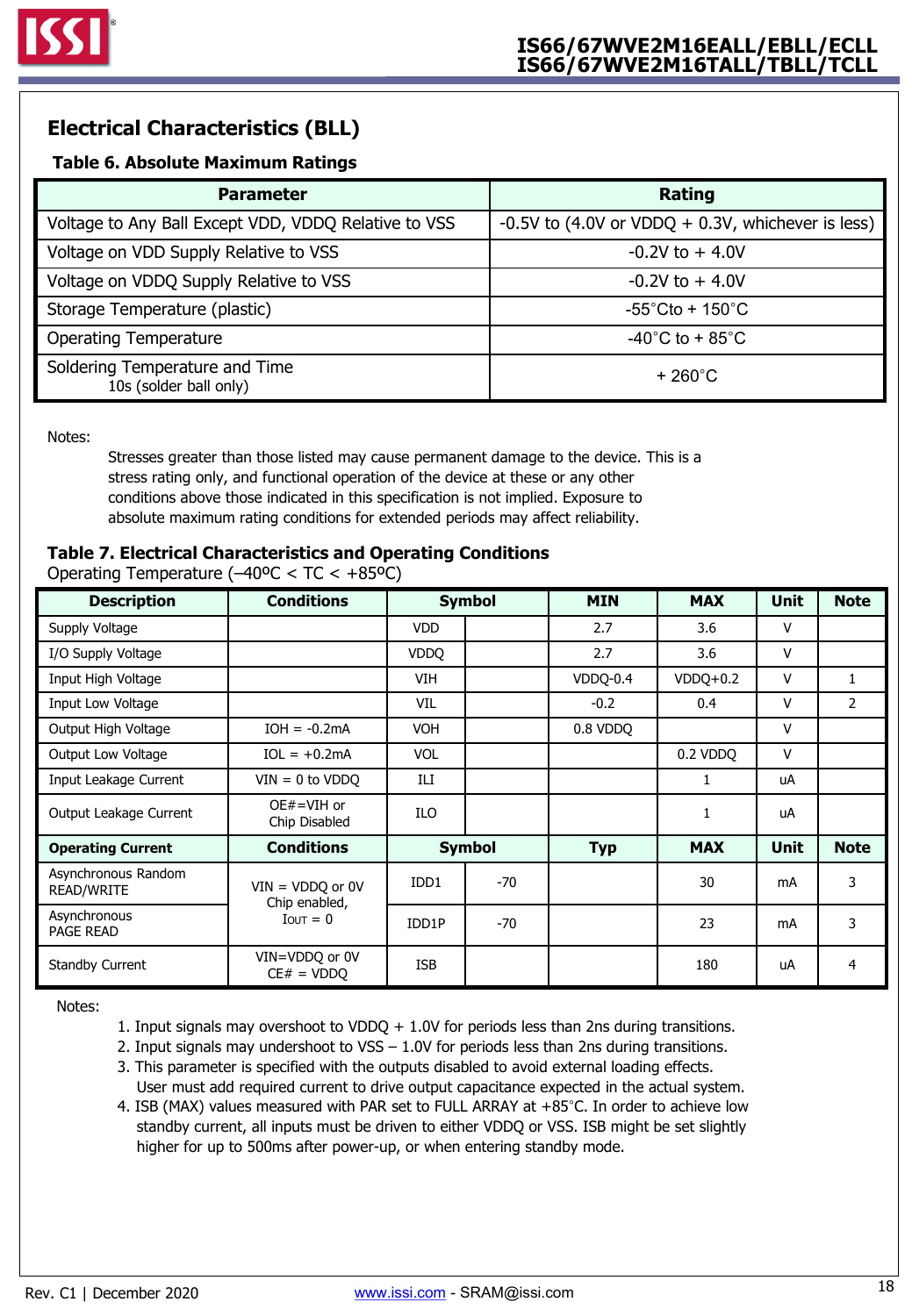## **Electrical Characteristics (CLL)**

### **Table 8. Absolute Maximum Ratings**

| <b>Parameter</b>                                         | Rating                                              |
|----------------------------------------------------------|-----------------------------------------------------|
| Voltage to Any Ball Except VDD, VDDQ Relative to VSS     | -0.5V to (4.0V or VDDQ $+$ 0.3V, whichever is less) |
| Voltage on VDD Supply Relative to VSS                    | $-0.2V$ to $+2.45V$                                 |
| Voltage on VDDQ Supply Relative to VSS                   | $-0.2V$ to $+4.0V$                                  |
| Storage Temperature (plastic)                            | $-55^{\circ}$ Cto + 150 $^{\circ}$ C                |
| <b>Operating Temperature</b>                             | $-40^{\circ}$ C to + 85 $^{\circ}$ C                |
| Soldering Temperature and Time<br>10s (solder ball only) | $+260^{\circ}$ C                                    |

Notes:

Stresses greater than those listed may cause permanent damage to the device. This is a stress rating only, and functional operation of the device at these or any other conditions above those indicated in this specification is not implied. Exposure to absolute maximum rating conditions for extended periods may affect reliability.

### **Table 9. Electrical Characteristics and Operating Conditions**

| <b>Description</b>                | <b>Conditions</b>                   |             | <b>Symbol</b> | <b>MIN</b> | <b>MAX</b>   | <b>Unit</b>  | <b>Note</b>    |
|-----------------------------------|-------------------------------------|-------------|---------------|------------|--------------|--------------|----------------|
| Supply Voltage                    |                                     | <b>VDD</b>  |               | 1.7        | 1.95         | V            |                |
| I/O Supply Voltage                |                                     | <b>VDDO</b> |               | 2.7        | 3.6          | V            |                |
| Input High Voltage                |                                     | VIH         |               | VDDQ-0.4   | $VDDQ+0.2$   | $\mathsf{V}$ | 1              |
| Input Low Voltage                 |                                     | VIL         |               | $-0.2$     | 0.4          | $\mathsf{V}$ | $\overline{2}$ |
| Output High Voltage               | $IOH = -0.2mA$                      | <b>VOH</b>  |               | 0.8 VDDQ   |              | V            |                |
| Output Low Voltage                | $IOL = +0.2mA$                      | <b>VOL</b>  |               |            | 0.2 VDDO     | V            |                |
| Input Leakage Current             | $VIN = 0$ to $VDDQ$                 | ILI         |               |            |              | uA           |                |
| Output Leakage Current            | $OE#=VIH$ or<br>Chip Disabled       | <b>ILO</b>  |               |            | $\mathbf{1}$ | uA           |                |
| <b>Operating Current</b>          | <b>Conditions</b>                   |             | <b>Symbol</b> | <b>Typ</b> | <b>MAX</b>   | <b>Unit</b>  | <b>Note</b>    |
| Asynchronous Random<br>READ/WRITE | $VIN = VDDQ$ or 0V<br>Chip enabled, | IDD1        | $-70$         |            | 30           | mA           | 3              |
| Asynchronous<br><b>PAGE READ</b>  | $I$ <sub>OUT</sub> = 0              | IDD1P       | $-70$         |            | 20           | mA           | 3              |
| <b>Standby Current</b>            | VIN=VDDQ or 0V<br>$CE# = VDDQ$      | <b>ISB</b>  |               |            | 180          | uA           | 4              |

Operating Temperature  $(-40$ <sup>o</sup>C < TC <  $+85$ <sup>o</sup>C)

Notes:

- 1. Input signals may overshoot to VDDQ + 1.0V for periods less than 2ns during transitions.
- 2. Input signals may undershoot to VSS 1.0V for periods less than 2ns during transitions.
- 3. This parameter is specified with the outputs disabled to avoid external loading effects. User must add required current to drive output capacitance expected in the actual system.
- 4. ISB (MAX) values measured with PAR set to FULL ARRAY at +85°C. In order to achieve low standby current, all inputs must be driven to either VDDQ or VSS. ISB might be set slightly higher for up to 500ms after power-up, or when entering standby mode.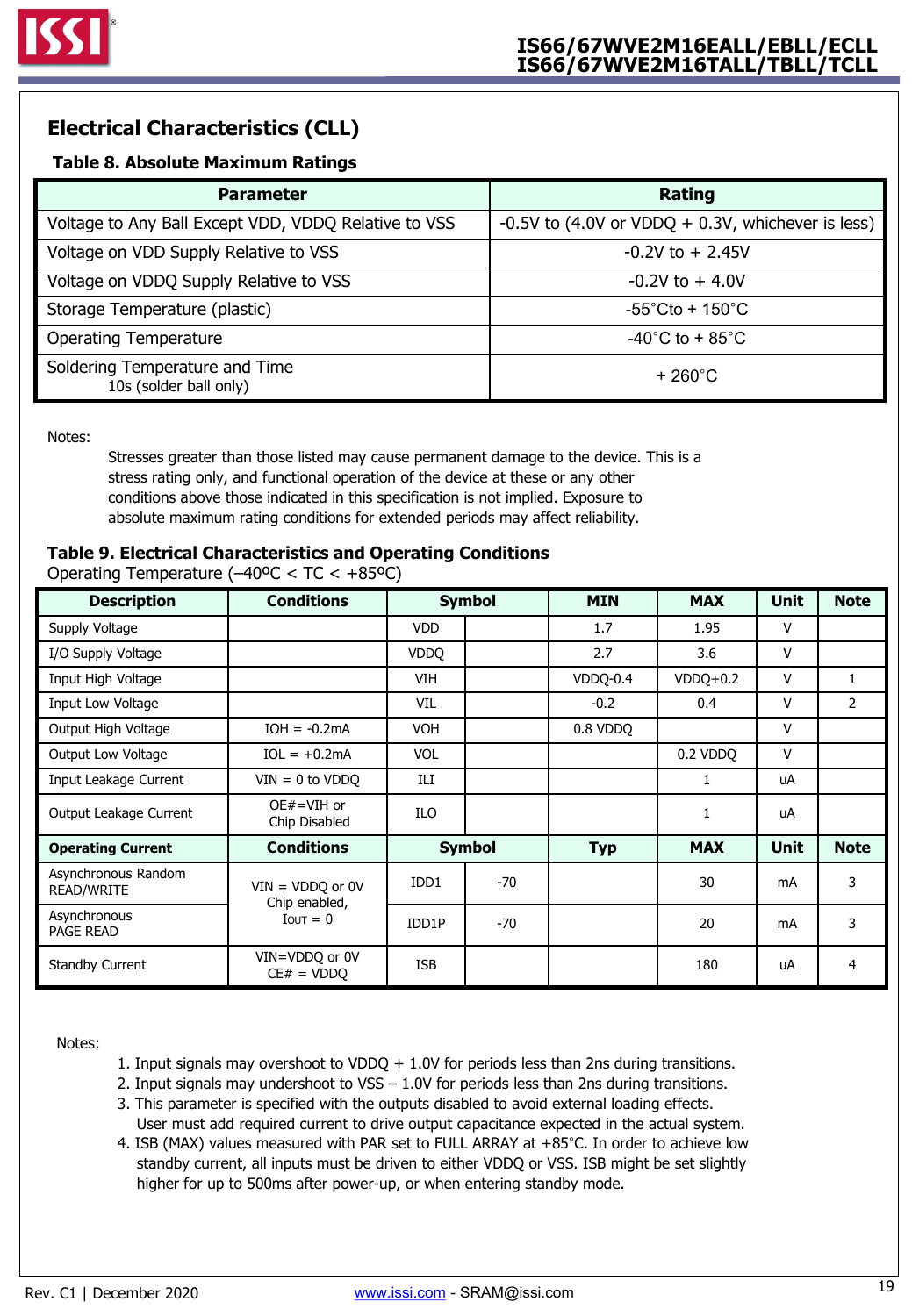### **Table 10. Deep Power-Down Specifications**

| <b>Description</b>           | <b>Conditions</b>                                       | <b>Symbol</b> | <b>TYP</b> | <b>MAX</b> | <b>Unit</b> |
|------------------------------|---------------------------------------------------------|---------------|------------|------------|-------------|
| Deep Power-Down<br>(ALL/CLL) | VIN=VDDQ or $0V$ ; +25 $°C$<br>$ZZ# = 0V$ , $CR[4] = 0$ | Izz           |            | 10         | uA          |
| Deep Power-Down<br>(BLL)     | VIN=VDDQ or $0V$ ; +25 $°C$<br>$ZZ# = 0V$ , CR[4] = 0   | Izz           | 10         | 20         | uA          |

### **Table 11. Capacitance**

| <b>Description</b>            | <b>Conditions</b>      | <b>Symbol</b>       | <b>MIN</b> | <b>MAX</b> | <b>Unit</b> | <b>Note</b> |
|-------------------------------|------------------------|---------------------|------------|------------|-------------|-------------|
| Input Capacitance             | $Tc=+25^{\circ}C$ ;    | ∪թ                  | 2.0        | 6.5        | рF          |             |
| Input/Output Capacitance (DQ) | $f = 1$ Mhz;<br>VIN=0V | ∽<br>$\mathsf{u}_0$ | 3.5        | 6.5        | рF          |             |

Notes:

1. These parameters are verified in device characterization and are not 100% tested.

### **Figure 8. AC Input/Output Reference Waveform**



Notes:

- 1. AC test inputs are driven at VDDQ for a logic 1 and VSS for a logic 0. Input rise and fall times  $(10\% \text{ to } 90\%) < 1.6$ ns.
- 2. Input timing begins at VDDQ/2.
- 3. Output timing ends at VDDQ/2.

### **Figure 9. Output Load Circuit**

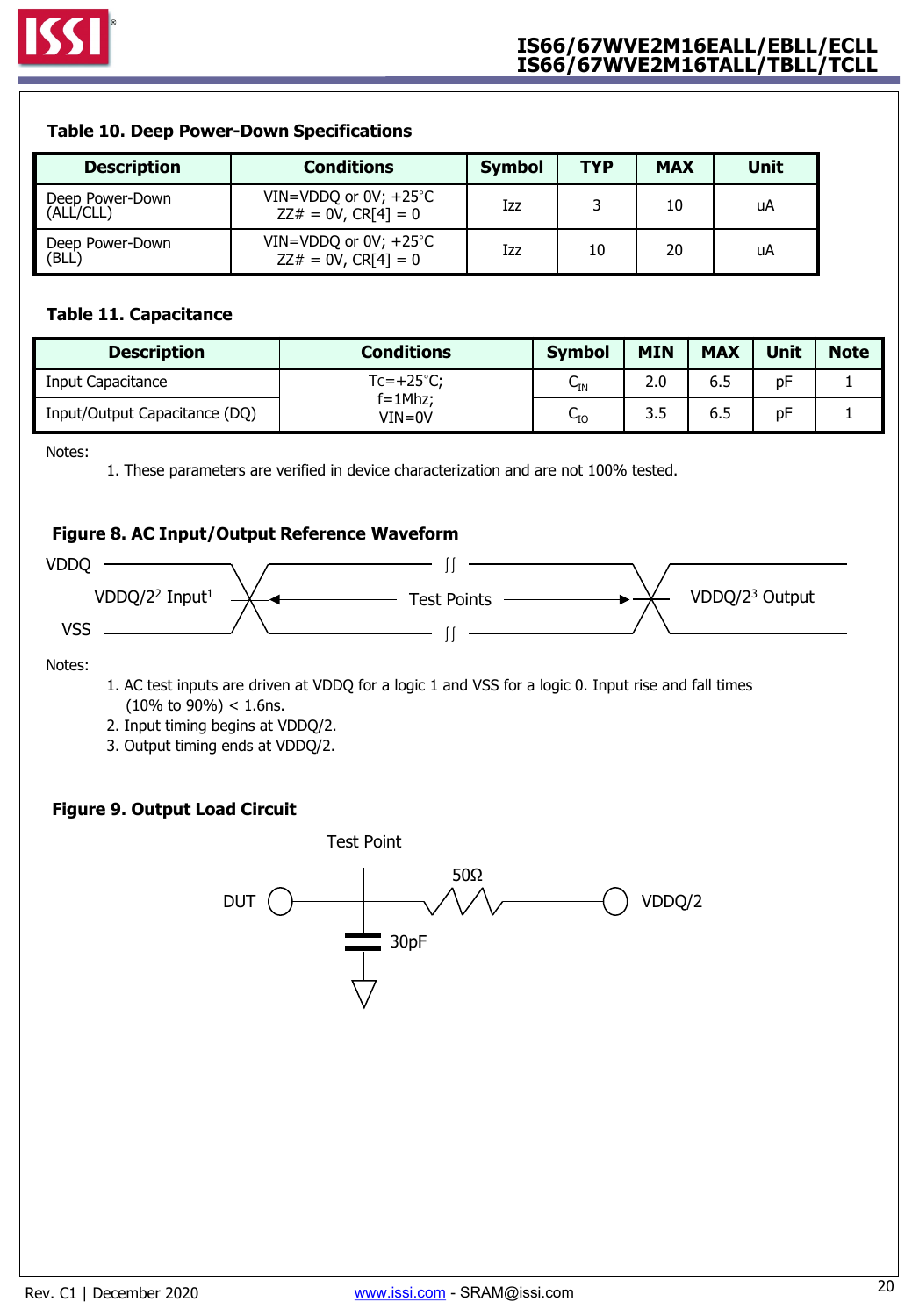

## **AC Characteristics**

## **Table 12. Asynchronous READ Cycle Timing Requirements**

|                                      |                                     | $-55$ |     | $-70$ |     | Unit      | <b>Notes</b>   |
|--------------------------------------|-------------------------------------|-------|-----|-------|-----|-----------|----------------|
| Symbol                               | Parameter                           | Min   | Max | Min   | Max |           |                |
| $t_{AA}$                             | <b>Address Acess Time</b>           |       | 60  |       | 70  | <b>ns</b> |                |
| $t_{APA}$                            | Page access Time                    |       | 25  |       | 25  | ns        |                |
| $t_{BA}$                             | LB# /UB# access Time                |       | 60  |       | 70  | ns        |                |
| $t_{BHZ}$                            | LB#/UB# disable to High-Z<br>output |       | 8   |       | 8   | ns        | $\mathbf{1}$   |
| $t_{BLZ}$                            | LB#/UB# enable to Low-Z<br>output   | 10    |     | 10    |     | ns        | $\overline{2}$ |
| $t_{\scriptscriptstyle{\text{CEM}}}$ | Maximum CE# pulse width             |       | 8   |       | 8   | <b>us</b> | $\overline{4}$ |
| $t_{CO}$                             | Chip select access time             |       | 60  |       | 70  | ns        |                |
| $t_{HZ}$                             | Chip disable to High-Z output       |       | 8   |       | 8   | ns        | $\mathbf{1}$   |
| $t_{LZ}$                             | Chip enable to Low-Z output         | 10    |     | 10    |     | ns        | $\overline{2}$ |
| $t_{OE}$                             | Output enable to valid output       |       | 20  |       | 20  | ns        |                |
| $t_{\text{OH}}$                      | Output hold from address<br>change  | 5     |     | 5     |     | ns        |                |
| $t_{OHZ}$                            | Output disable to High-Z<br>output  |       | 8   |       | 8   | ns        | 1              |
| $t_{OLZ}$                            | Output enable to Low-Z<br>output    | 3     |     | 3     |     | ns        | $\overline{2}$ |
| $t_{PC}$                             | Page cycle time                     | 20    |     | 20    |     | ns        |                |
| $t_{RC}$                             | Read cycle time                     | 60    |     | 70    |     | ns        | 3              |
| $t_{\text{CPH}}$                     | CE# HIGH time Read                  | 5     |     | 5     |     | ns        |                |

Notes:

- 1. Low-Z to High-Z timings are tested with the circuit shown in Figure 9. The High-Z timings measure a 100mV transition from either VOH or VOL toward VDDQ/2.
- 2. High-Z to Low-Z timings are tested with the circuit shown in Figure 9. The Low-Z timings measure a 100mV transition away from the High-Z (VDDQ/2) level toward either VOH or VOL.
- 3. Address is valid prior to or coincident with CE# LOW transition and is valid prior to or coincident with CE# HIGH transition.
- 4. t<sub>CEM</sub> during Asynchronous Read Operation does not apply to IS66/67WVE2M16TALL/BLL/CLL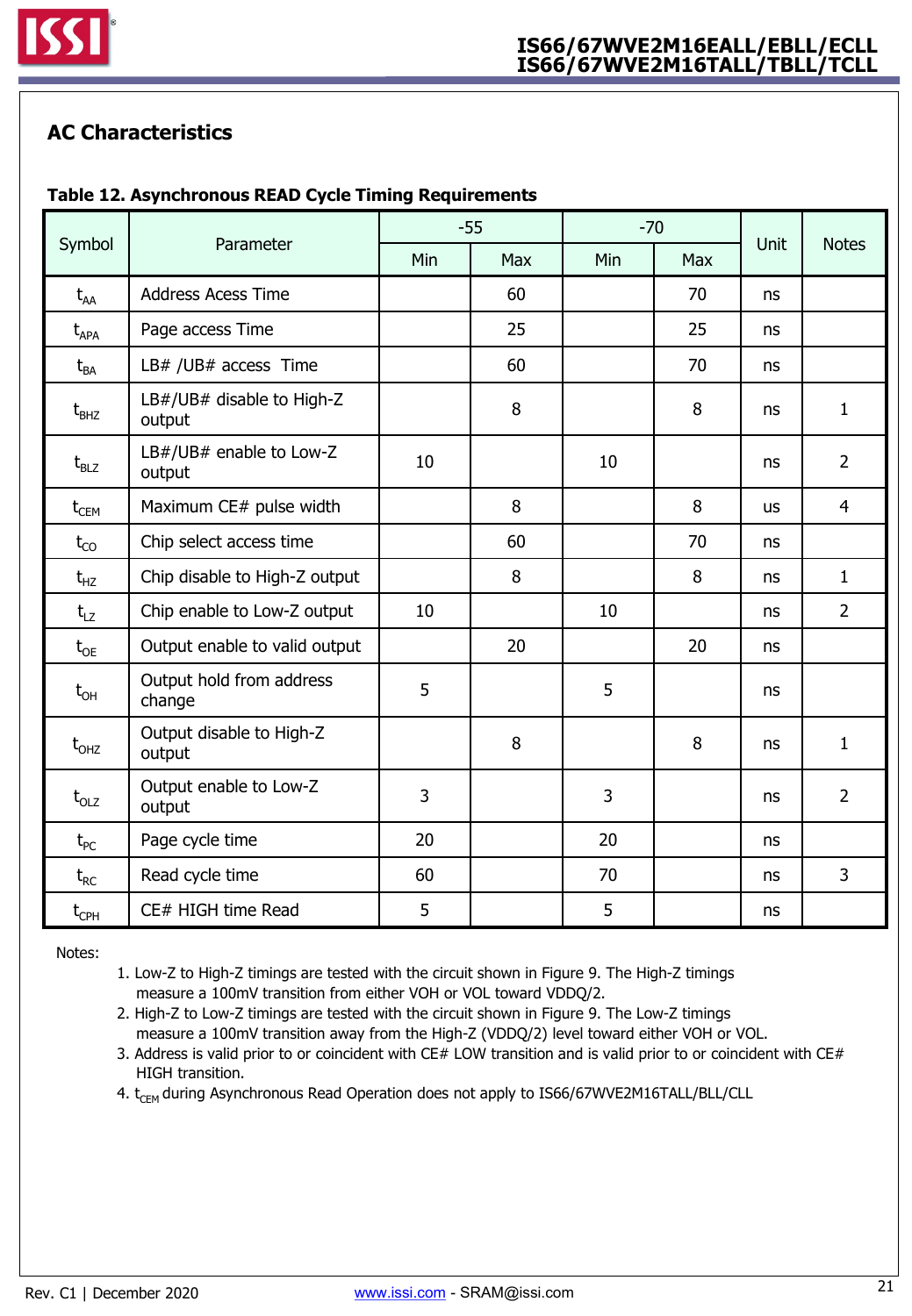|                                   |                               |                  | $-55$ | $-70$       |     |      |                |
|-----------------------------------|-------------------------------|------------------|-------|-------------|-----|------|----------------|
| Symbol                            | Parameter                     | Min              | Max   | Min         | Max | Unit | <b>Notes</b>   |
| $t_{AS}$                          | Address setup Time            | $\mathbf 0$      |       | 0           |     | ns   |                |
| $\rm{t}_{AW}$                     | Address valid to end of write | 55               |       | 70          |     | ns   |                |
| $\bm{{\mathsf{t}}}_{\mathsf{BW}}$ | Byte select to end of write   | 55               |       | 70          |     | ns   |                |
| $t_{\text{CPH}}$                  | CE# HIGH time during write    | 5                |       | 5           |     | ns   |                |
| $t_{\text{\tiny CW}}$             | Chip enable to end of Write   | 55               |       | 70          |     | ns   |                |
| $t_{\text{DH}}$                   | Data hold from write time     | $\mathbf 0$      |       | $\mathbf 0$ |     | ns   |                |
| $t_{DW}$                          | Data write setup time         | 23               |       | 23          |     | ns   |                |
| $t_{LZ}$                          | Chip enable to Low-Z output   | 10               |       | 10          |     | ns   | 1              |
| $t_{ow}$                          | End write to Low-Z output     | 5                |       | 5           |     | ns   | 1              |
| $t_{WC}$                          | Write cycle time              | 55               |       | 70          |     | ns   |                |
| $\rm t_{\rm WHZ}$                 | Write to High-Z output        |                  | 8     |             | 8   | ns   | $\overline{2}$ |
| $\rm t_{\rm WP}$                  | Write pulse width             | 46               |       | 46          |     | ns   | $\overline{4}$ |
| $t_{WPH}$                         | Write pulse width HIGH        | 10               |       | 10          |     | ns   |                |
| $\rm t_{\rm WR}$                  | Write recovery time           | $\boldsymbol{0}$ |       | $\mathbf 0$ |     | ns   | 3              |

### **Table 13 . Asynchronous WRITE Cycle Timing Requirements**

Notes:

- 1. Low-Z to High-Z timings are tested with the circuit shown in Figure 9. The High-Z timings measure a 100mV transition from either VOH or VOL toward VDDQ/2.
- 2. High-Z to Low-Z timings are tested with the circuit shown in Figure 9. The Low-Z timings measure a 100mV transition away from the High-Z (VDDQ/2) level toward either VOH or VOL.
- 3. Write address is valid prior to or coincident with CE# LOW transition and is valid prior to or coincident with CE# HIGH transition.
- 4. WE# LOW must be limited to  $t_{\text{CEM}}$ .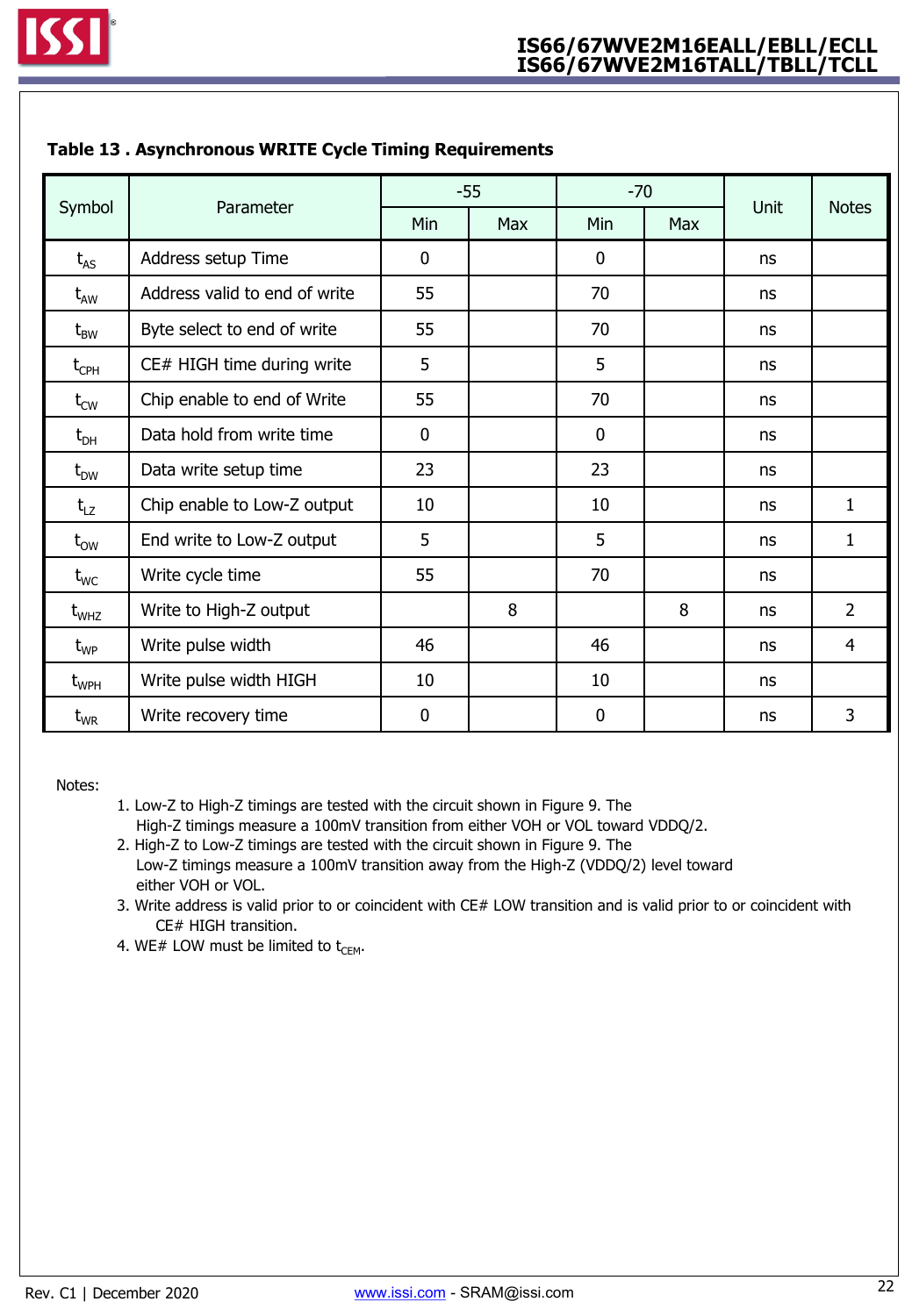|                   |                               | $-55$       |     | $-70$            |     |      |             |
|-------------------|-------------------------------|-------------|-----|------------------|-----|------|-------------|
| Symbol            | Parameter                     | Min         | Max | Min              | Max | Unit | <b>Note</b> |
| $t_{AS}$          | Address setup time            | $\mathbf 0$ |     | $\boldsymbol{0}$ |     | ns   |             |
| $t_{AW}$          | Address valid to end of write | 55          |     | 70               |     | ns   |             |
| $t_{CDZZ}$        | Chip deselect to ZZ# LOW      | 5           |     | 5                |     | ns   |             |
| $t_{\text{CPH}}$  | CE# HIGH time during write    | 5           |     | 5                |     | ns   |             |
| $t_{\text{CW}}$   | Chip enable to end of write   | 55          |     | 70               |     | ns   |             |
| $t_{WC}$          | Write cycle time              | 55          |     | 70               |     | ns   |             |
| $\rm t_{\rm WP}$  | Write pulse width             | 46          |     | 46               |     | ns   | 2           |
| $\rm t_{\rm WR}$  | Write recovery time           | $\mathbf 0$ |     | $\boldsymbol{0}$ |     | ns   | 1           |
| t <sub>zzwe</sub> | ZZ# LOW to WE# LOW            | 10          | 500 | 10               | 500 | ns   |             |

### **Table14 . Load Configuration Register Timing Requirements**

Notes:

- 1. Write address is valid prior to or coincident with CE# LOW transition and is valid prior to or coincident with CE# HIGH transition.
- 2. WE# LOW must be limited to  $t_{\text{CEM}}$ .

### **Table15 . DPD Timing Requirements**

|               | Parameter                |     | $-55$<br>$-70$ |     |     | Unit | <b>Notes</b> |
|---------------|--------------------------|-----|----------------|-----|-----|------|--------------|
| Symbol        |                          | Min | Max            | Min | Max |      |              |
| $t_{CDZZ}$    | Chip deselect to ZZ# LOW |     |                |     |     | ns   |              |
| $t_{\sf R}$   | Deep Power-down recovery | 150 |                | 150 |     | us   |              |
| $t_{77}(MIN)$ | Minimum ZZ# pulse width  | 10  |                | 10  |     | us   |              |

### **Table16 . Initialization Timing Requirements**

| Symbol |                                                              | -55 |     | $-70$ |     |      |              |
|--------|--------------------------------------------------------------|-----|-----|-------|-----|------|--------------|
|        | Parameter                                                    |     | Max | Min   | Max | Unit | <b>Notes</b> |
| Կթ∪    | Initialization Period (required<br>before normal operations) |     | 150 |       | 150 | us   |              |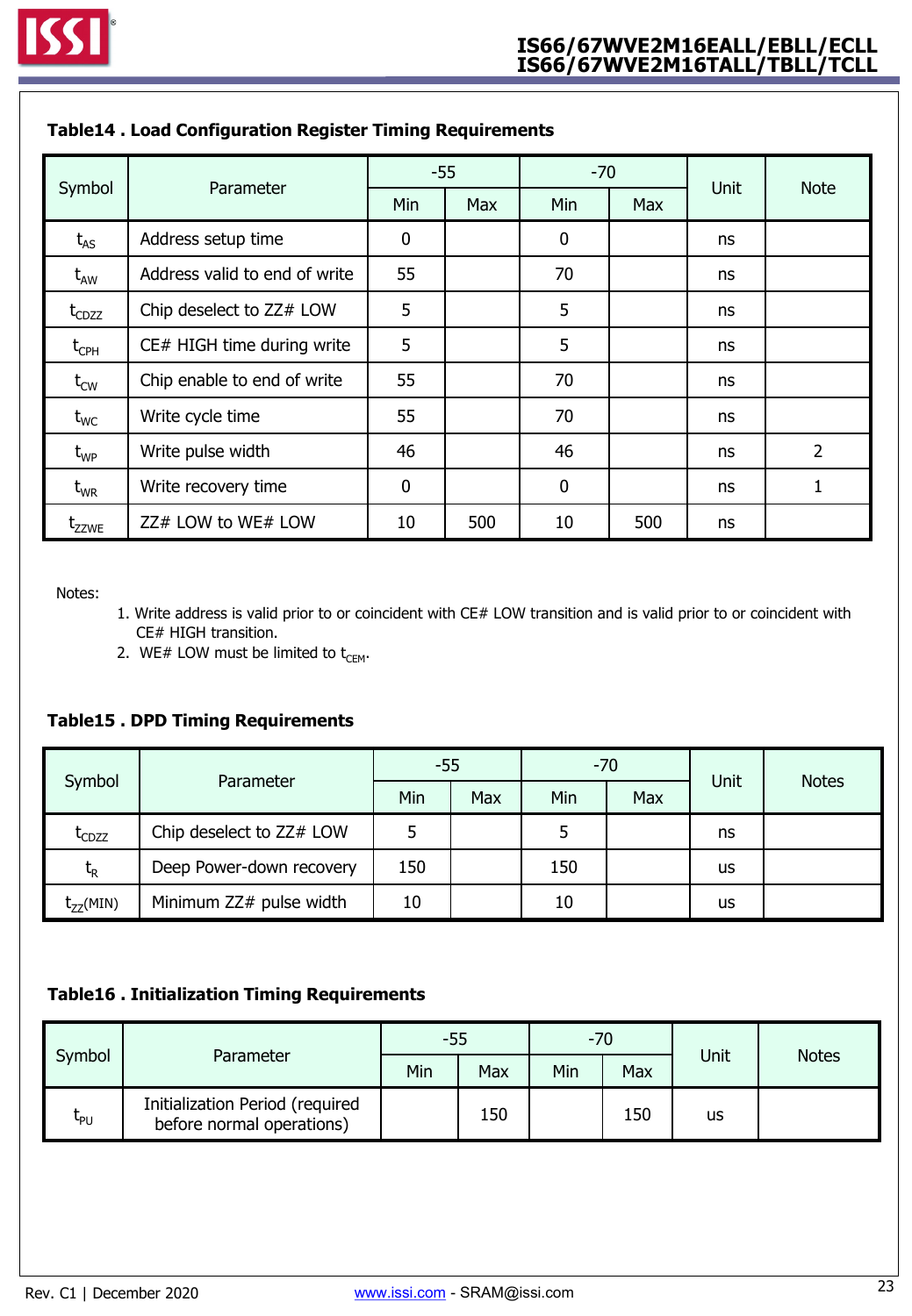

## **Timing Diagrams**

## **Figure 10: Power-Up Initialization Timing**



## **Figure 11: Load Configuration Register**



### **Figure 12: DPD Entry and Exit Timing**

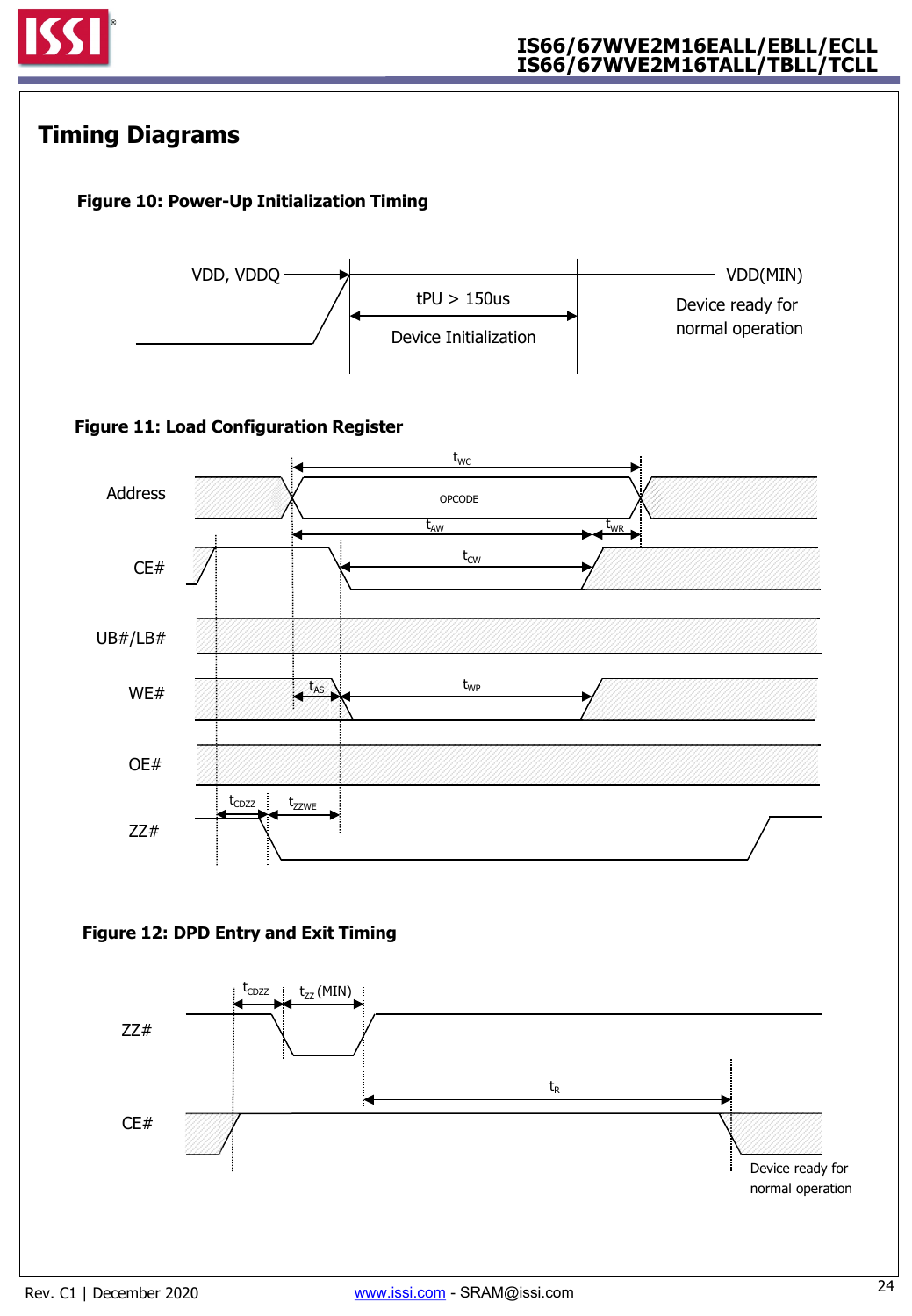



### **Figure 14: PAGE MODE READ**

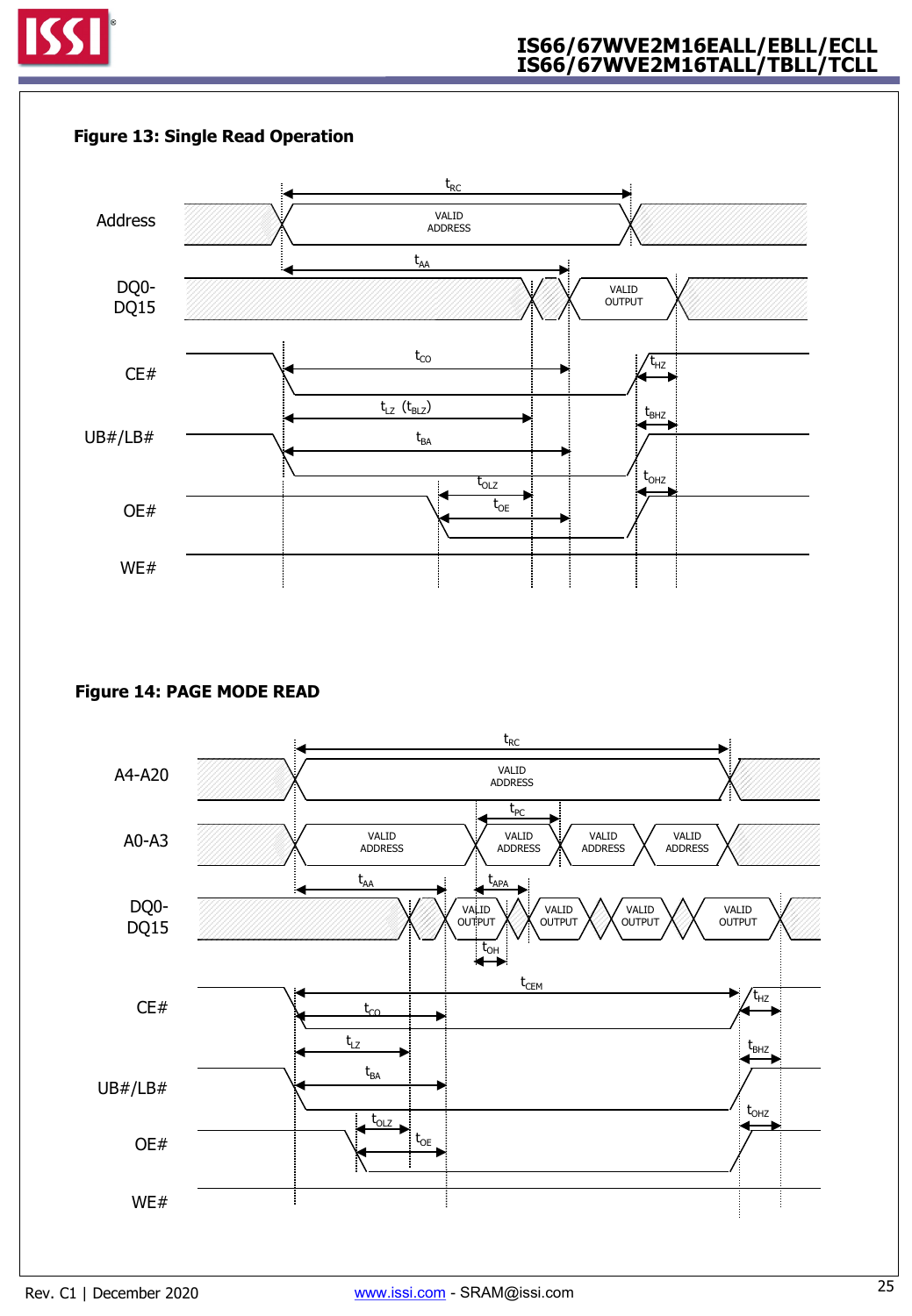



### **Figure 15: CE#-Controlled Asynchronous WRITE**

Note:

1.  $t_{DH}$  shouldn't be longer than  $t_{OW}$  when End of Write changes operating mode into READ.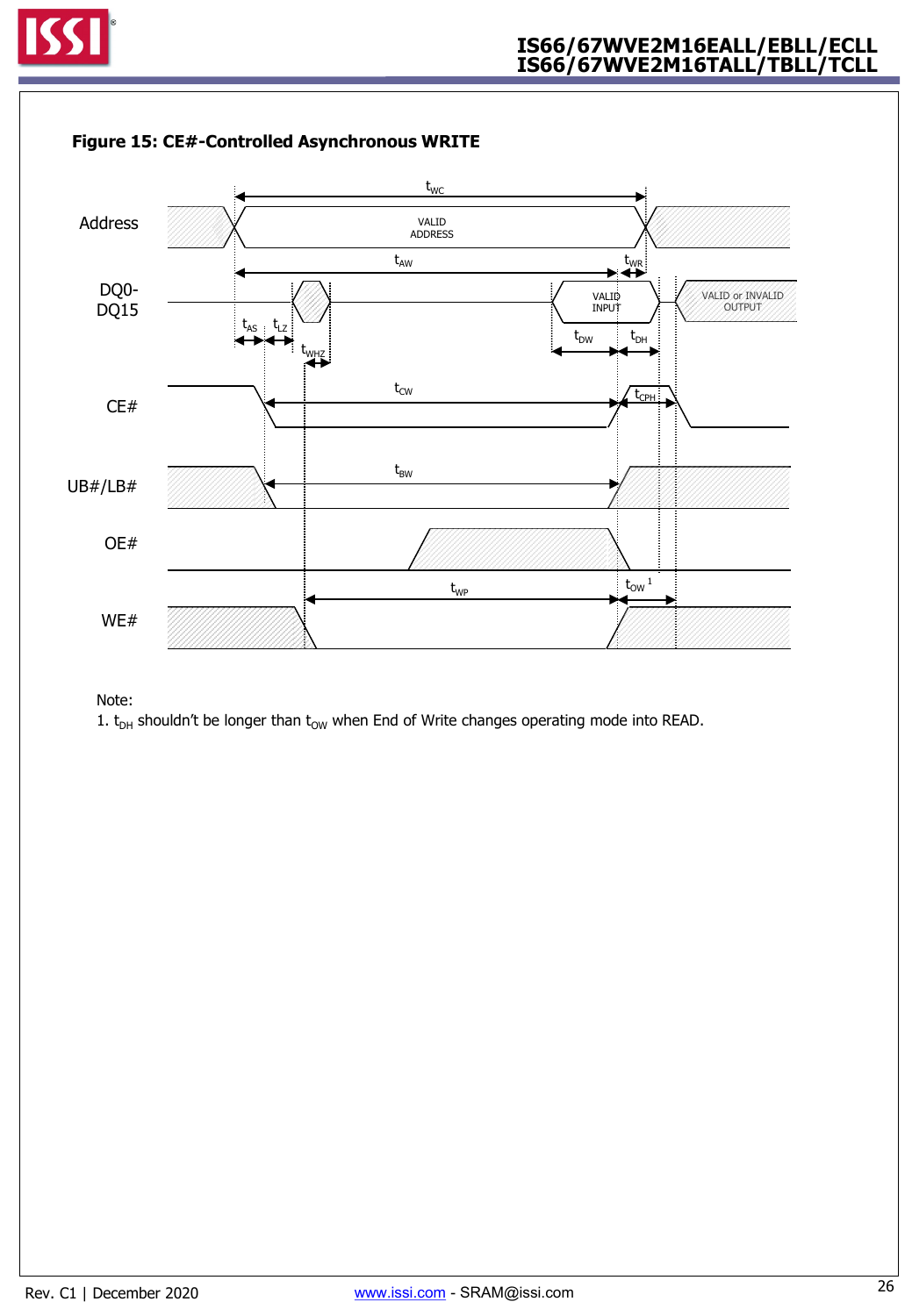



### **Figure 16: LB#/UB#-Controlled Asynchronous WRITE**

Note:

1.  $t_{DH}$  shouldn't be longer than  $t_{OW}$  when End of Write changes operating mode into READ.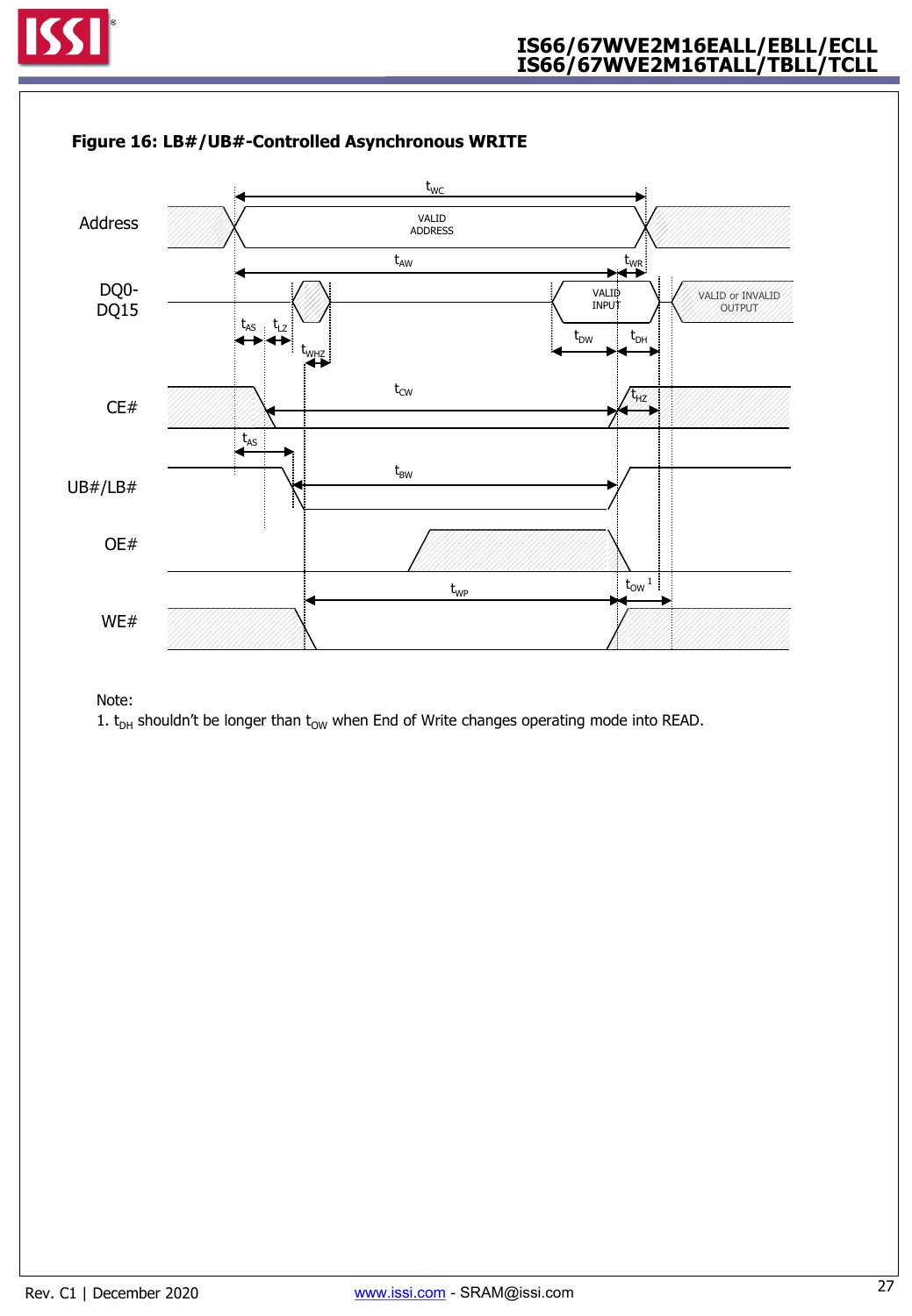



#### **Figure 17: WE#-Controlled Asynchronous WRITE**

Note:

<sup>1.</sup>  $t_{DH}$  shouldn't be longer than  $t_{OW}$  when End of Write changes operating mode into READ.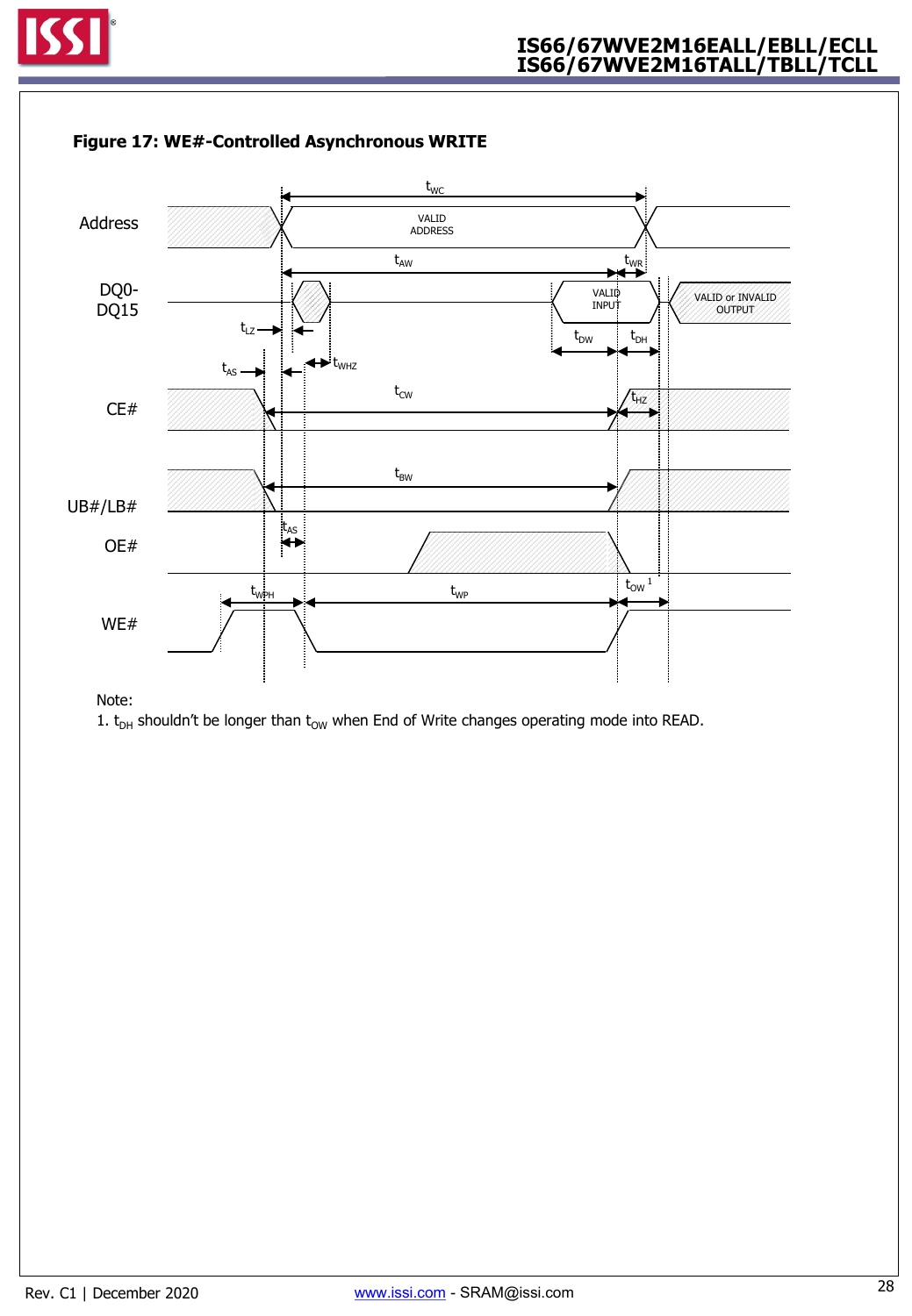

## **Ordering Information for IS66/67WVE2M16EALL/BLL/CLL**

ALL: VDD 1.7V~1.95V, VDDQ 1.7V~1.95V

## **Industrial Temperature Range: (-40oC to +85<sup>o</sup>C)**

| Config. | <b>Speed</b><br>$\mathsf{ns}$ | <b>Orderable Part No.</b> | <b>Package</b>           |
|---------|-------------------------------|---------------------------|--------------------------|
| 2Mx16   | 70                            | IS66WVE2M16EALL-70BLI     | 48-ball TFBGA, Lead-free |

## BLL: VDD 2.7V~3.6V, VDDQ 2.7V~3.6V

## **Industrial Temperature Range: (-40oC to +85<sup>o</sup>C)**

| Config. | <b>Speed</b><br>(ns) | <b>Orderable Part No.</b> | <b>Package</b>           |
|---------|----------------------|---------------------------|--------------------------|
| 2Mx16   | 55                   | IS66WVE2M16EBLL-55BLI     | 48-ball TFBGA, Lead-free |
|         | 70                   | IS66WVE2M16EBLL-70BLI     | 48-ball TFBGA, Lead-free |

## CLL: VDD 1.7V~1.95V, VDDQ 2.7V~3.6V

## **Industrial Temperature Range: (-40oC to +85<sup>o</sup>C)**

| <b>Config.</b> | <b>Speed</b><br>(ns) | <b>Orderable Part No.</b> | <b>Package</b>           |
|----------------|----------------------|---------------------------|--------------------------|
| 2Mx16          | 70                   | IS66WVE2M16ECLL-70BLI     | 48-ball TFBGA, Lead-free |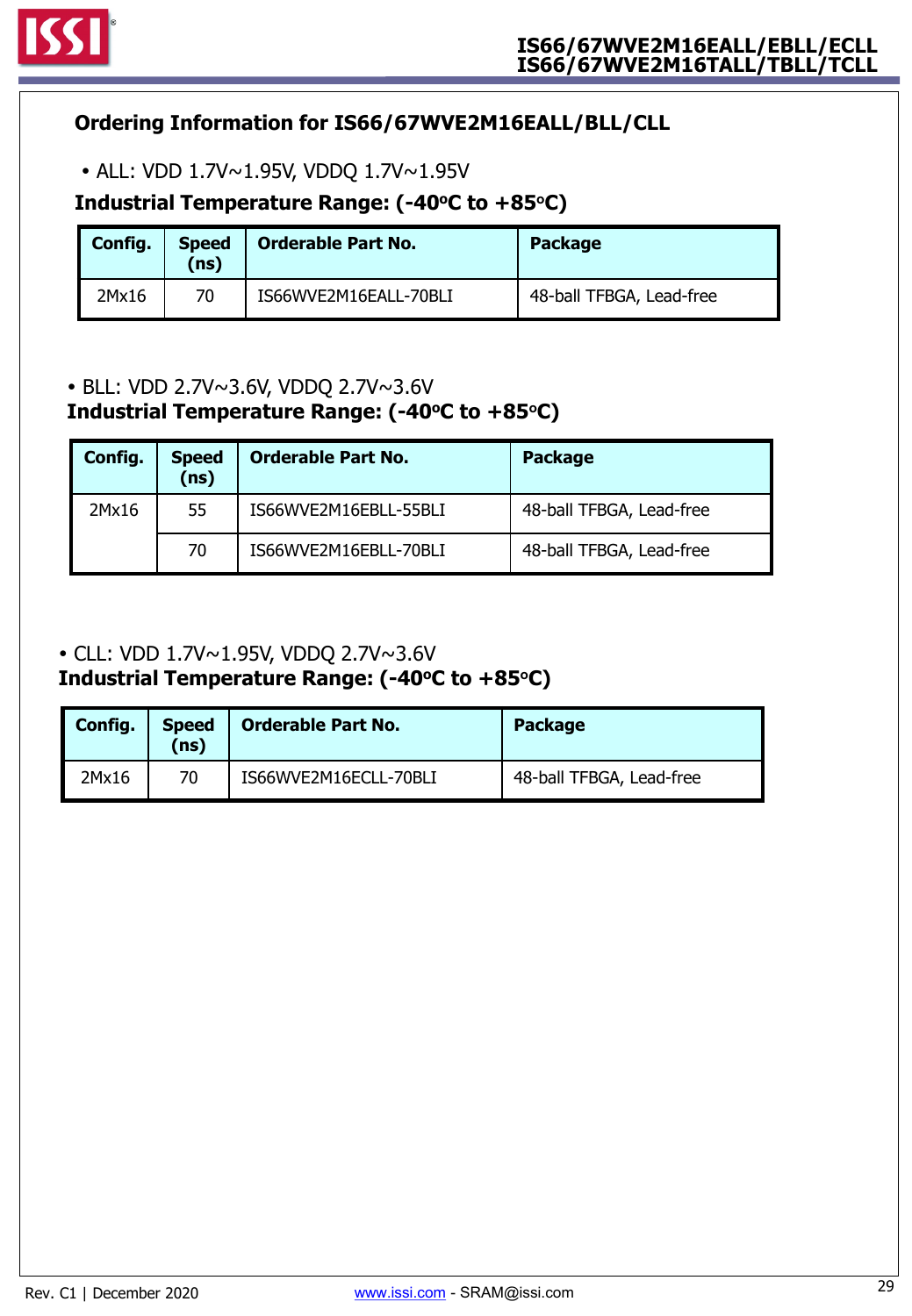

## **Ordering Information for IS66/67WVE2M16EALL/BLL/CLL**

ALL: VDD 1.7V~1.95V, VDDQ 1.7V~1.95V

## **Automotive (A1) Temperature Range: (-40oC to +85<sup>o</sup>C)**

| Config. | <b>Speed</b><br>(ns) | <b>Orderable Part No.</b> | <b>Package</b>           |
|---------|----------------------|---------------------------|--------------------------|
| 2Mx16   | 70                   | IS67WVE2M16EALL-70BLA1    | 48-ball TFBGA, Lead-free |

## **Automotive (A2) Temperature Range: (-40oC to +105<sup>o</sup>C)**

| Config. | <b>Speed</b><br>(ns) | <b>Orderable Part No.</b> | <b>Package</b>           |
|---------|----------------------|---------------------------|--------------------------|
| 2Mx16   | 70                   | IS67WVE2M16EALL-70BLA2    | 48-ball TFBGA, Lead-free |

## BLL: VDD 2.7V~3.6V, VDDQ 2.7V~3.6V

## **Automotive (A1) Temperature Range: (-40oC to +85<sup>o</sup>C)**

| Config. | <b>Speed</b><br>(ns) | Orderable Part No.     | <b>Package</b>           |
|---------|----------------------|------------------------|--------------------------|
| 2Mx16   | 70                   | IS67WVE2M16EBLL-70BLA1 | 48-ball TFBGA, Lead-free |

## CLL: VDD 1.7V~1.95V, VDDQ 2.7V~3.6V

## **Automotive (A1) Temperature Range: (-40oC to +85<sup>o</sup>C)**

| Config. | <b>Speed</b><br>(ns) | <b>Orderable Part No.</b> | <b>Package</b>           |
|---------|----------------------|---------------------------|--------------------------|
| 2Mx16   | 70                   | IS67WVE2M16ECLL-70BLA1    | 48-ball TFBGA, Lead-free |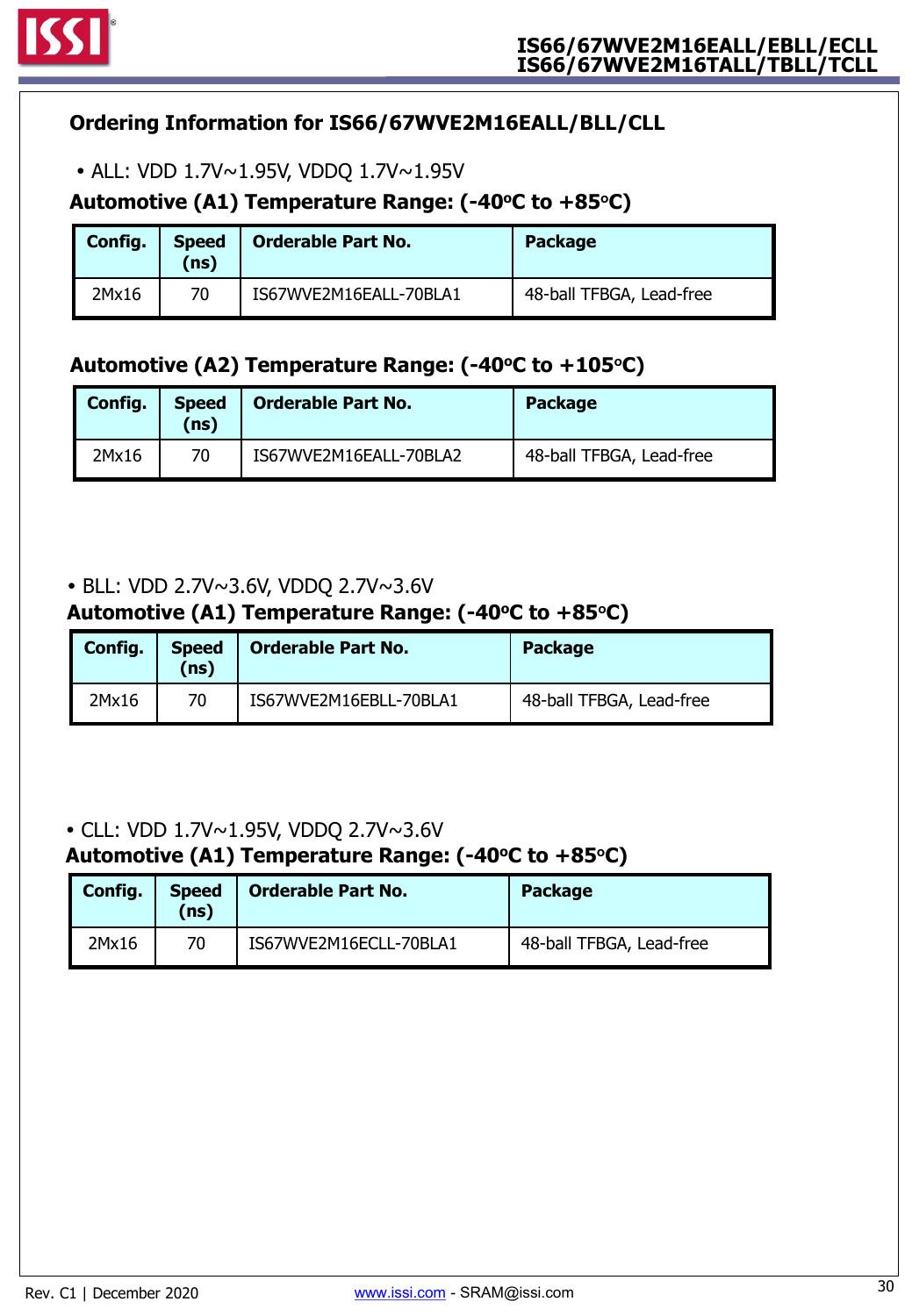

## **Ordering Information for IS66/67WVE2M16TALL/BLL/CLL**

## **Industrial Temperature Range: (-40oC to +85<sup>o</sup>C)** ALL: VDD 1.7V~1.95V, VDDQ 1.7V~1.95V

| Config. | <b>Speed</b><br>(ns) | <b>Orderable Part No.</b> | <b>Package</b>           |
|---------|----------------------|---------------------------|--------------------------|
| 2Mx16   | 70                   | IS66WVE2M16TALL-70BLI     | 48-ball TFBGA, Lead-free |

BLL: VDD 2.7V~3.6V, VDDQ 2.7V~3.6V

## **Industrial Temperature Range: (-40oC to +85<sup>o</sup>C)**

| Config. | <b>Speed</b><br>(ns) | <b>Orderable Part No.</b> | <b>Package</b>           |
|---------|----------------------|---------------------------|--------------------------|
| 2Mx16   | 55                   | IS66WVE2M16TBLL-55BLI     | 48-ball TFBGA, Lead-free |
|         | 70                   | IS66WVE2M16TBLL-70BLI     | 48-ball TFBGA, Lead-free |

CLL: VDD 1.7V~1.95V, VDDQ 2.7V~3.6V

## **Industrial Temperature Range: (-40oC to +85<sup>o</sup>C)**

| Config. | <b>Speed</b><br>(ns) | Orderable Part No.    | <b>Package</b>           |
|---------|----------------------|-----------------------|--------------------------|
| 2Mx16   | 70                   | IS66WVE2M16TCLL-70BLI | 48-ball TFBGA, Lead-free |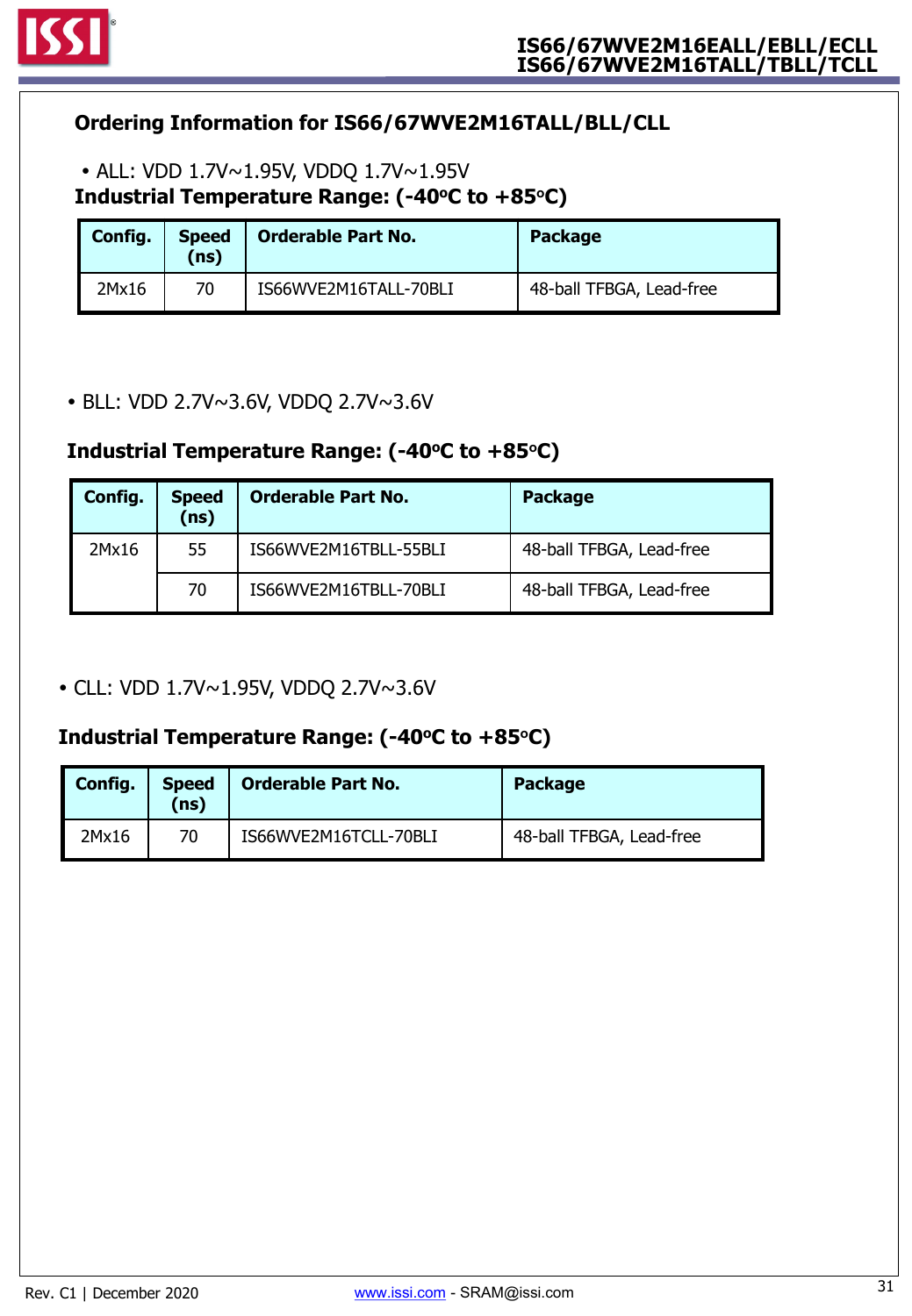

## **Ordering Information for IS66/67WVE2M16TALL/BLL/CLL**

Automotive (A1) Temperature Range: (-40°C to +85°C) ALL: VDD 1.7V~1.95V, VDDQ 1.7V~1.95V

| Config. | <b>Speed</b><br>(ns) | <b>Orderable Part No.</b> | <b>Package</b>           |
|---------|----------------------|---------------------------|--------------------------|
| 2Mx16   | 70                   | IS67WVE2M16TALL-70BLA1    | 48-ball TFBGA, Lead-free |

BLL: VDD 2.7V~3.6V, VDDQ 2.7V~3.6V

## **Automotive (A1) Temperature Range: (-40oC to +85<sup>o</sup>C)**

| Config. | <b>Speed</b><br>(ns) | <b>Orderable Part No.</b> | <b>Package</b>           |
|---------|----------------------|---------------------------|--------------------------|
| 2Mx16   | 70                   | IS67WVE2M16TBLL-70BLA1    | 48-ball TFBGA, Lead-free |

CLL: VDD 1.7V~1.95V, VDDQ 2.7V~3.6V

## Automotive (A1) Temperature Range: (-40°C to +85°C)

| Config. | <b>Speed</b><br>(ns) | <b>Orderable Part No.</b> | <b>Package</b>           |
|---------|----------------------|---------------------------|--------------------------|
| 2Mx16   | 70                   | IS67WVE2M16TCLL-70BLA1    | 48-ball TFBGA, Lead-free |